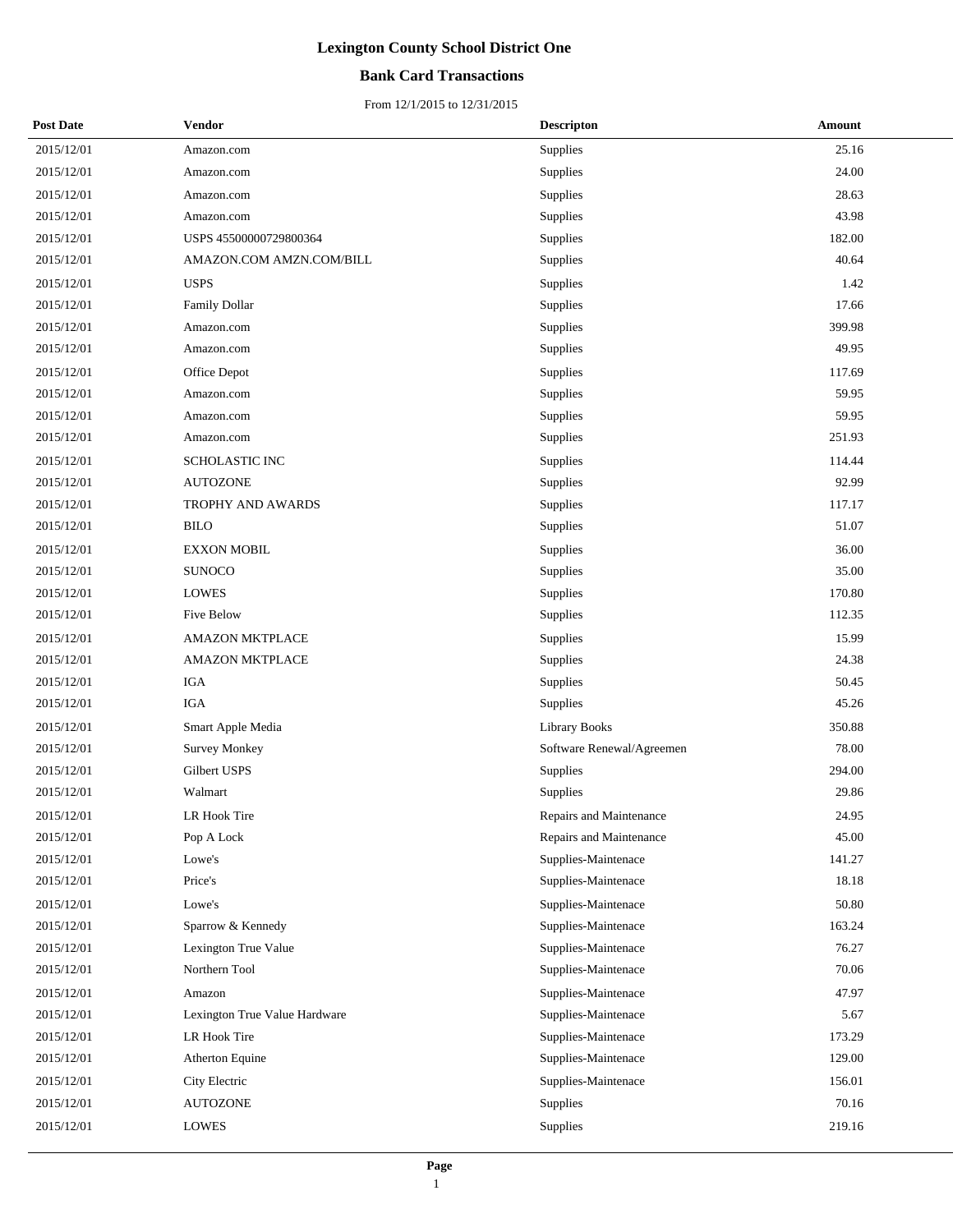## **Bank Card Transactions**

| <b>Post Date</b> | Vendor                    | <b>Descripton</b>   | Amount |
|------------------|---------------------------|---------------------|--------|
| 2015/12/01       | <b>EXXONMOBIL</b>         | Supplies            | 20.00  |
| 2015/12/01       | <b>EXXONMOBIL</b>         | Supplies            | 20.19  |
| 2015/12/01       | Lowe's                    | Supplies-Maintenace | 35.02  |
| 2015/12/01       | Lexington True Value      | Supplies-Maintenace | 24.41  |
| 2015/12/01       | Gateway                   | Supplies-Maintenace | 279.40 |
| 2015/12/01       | Lowe's                    | Supplies-Maintenace | 10.26  |
| 2015/12/01       | Lowe's                    | Supplies-Maintenace | 30.56  |
| 2015/12/01       | Ferguson                  | Supplies-Maintenace | 40.29  |
| 2015/12/01       | <b>Baker Distributing</b> | Supplies-Maintenace | 99.57  |
| 2015/12/01       | City Electric             | Supplies-Maintenace | 145.56 |
| 2015/12/01       | Lexington True Value      | Supplies-Maintenace | 36.55  |
| 2015/12/01       | Ferguson                  | Supplies-Maintenace | 151.29 |
| 2015/12/01       | Lowe's                    | Supplies-Maintenace | 15.60  |
| 2015/12/01       | Ferguson                  | Supplies-Maintenace | 41.26  |
| 2015/12/01       | Wilson Tractor            | Supplies-Maintenace | 320.24 |
| 2015/12/01       | Graybar                   | Supplies-Maintenace | 42.28  |
| 2015/12/01       | Gateway                   | Supplies-Maintenace | 112.35 |
| 2015/12/01       | <b>Tractor Supply</b>     | Supplies-Maintenace | 85.56  |
| 2015/12/01       | Lowe's                    | Supplies-Maintenace | 62.98  |
| 2015/12/01       | Ed Smith Lumber           | Supplies-Maintenace | 38.52  |
| 2015/12/01       | Lowe's                    | Supplies-Maintenace | 11.34  |
| 2015/12/01       | Preferred Pump            | Supplies-Maintenace | 23.42  |
| 2015/12/01       | Lowe's                    | Supplies-Maintenace | 38.43  |
| 2015/12/01       | Derrick's Service Center  | Supplies            | 55.97  |
| 2015/12/01       | Ed Smith Lumber           | Supplies            | 134.80 |
| 2015/12/01       | City Electric             | Supplies-Maintenace | 36.47  |
| 2015/12/01       | WW Grainger               | Supplies-Maintenace | 154.84 |
| 2015/12/01       | City Electric             | Supplies-Maintenace | 28.52  |
| 2015/12/01       | Walker Hardware           | Supplies-Maintenace | 16.02  |
| 2015/12/01       | Smith & Jones             | Supplies-Maintenace | 209.75 |
| 2015/12/01       | Amazon                    | Supplies-Maintenace | 804.29 |
| 2015/12/01       | City Electric             | Supplies-Maintenace | 114.98 |
| 2015/12/01       | City Electric             | Supplies-Maintenace | 76.40  |
| 2015/12/01       | <b>LOWES</b>              | Supplies            | 49.16  |
| 2015/12/01       | SPARROW & KENNEDY TRACTOR | Supplies            | 74.05  |
| 2015/12/01       | City Electric             | Supplies-Maintenace | 50.07  |
| 2015/12/01       | Ferguson                  | Supplies-Maintenace | 92.80  |
| 2015/12/01       | <b>Murphy Express</b>     | Supplies            | 28.54  |
| 2015/12/01       | Lowes                     | Supplies            | 42.00  |
| 2015/12/01       | Amazon.com                | Supplies            | 19.95  |
| 2015/12/01       | Lowes                     | Supplies            | 63.89  |
| 2015/12/01       | Lowe's                    | Supplies-Maintenace | 23.60  |
| 2015/12/01       | Ferguson                  | Supplies-Maintenace | 39.62  |
| 2015/12/01       | WP Law                    | Supplies-Maintenace | 66.97  |
| 2015/12/01       | Gateway                   | Supplies-Maintenace | 71.59  |
|                  |                           |                     |        |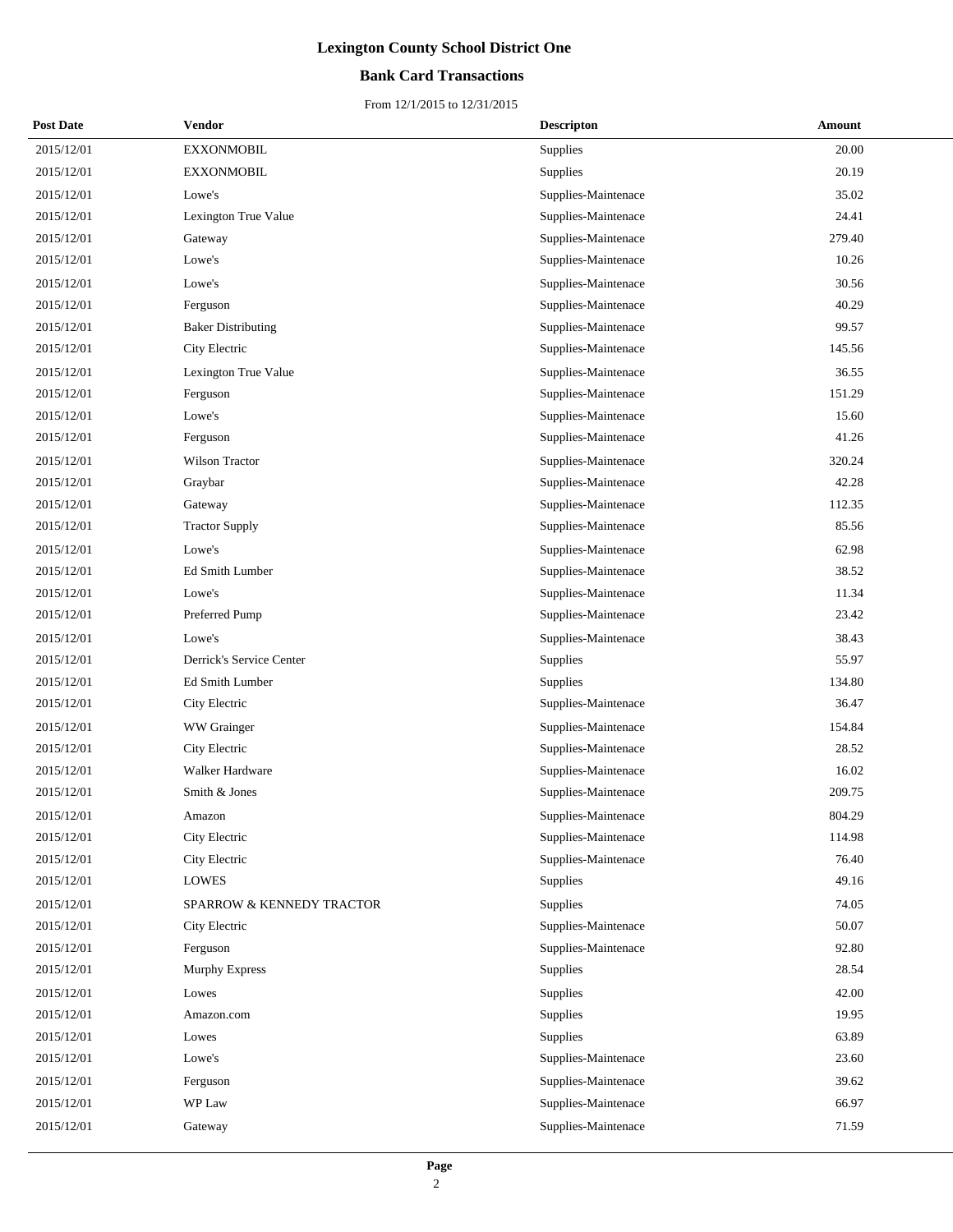## **Bank Card Transactions**

| <b>Post Date</b> | <b>Vendor</b>            | <b>Descripton</b>   | Amount |
|------------------|--------------------------|---------------------|--------|
| 2015/12/01       | Lowe's                   | Supplies-Maintenace | 56.68  |
| 2015/12/01       | Lowe's                   | Supplies-Maintenace | 37.35  |
| 2015/12/01       | Lowe's                   | Supplies-Maintenace | 94.78  |
| 2015/12/01       | Lowe's                   | Supplies-Maintenace | 39.35  |
| 2015/12/01       | Preferred Pump           | Supplies-Maintenace | 52.28  |
| 2015/12/01       | City Electric            | Supplies-Maintenace | 62.11  |
| 2015/12/01       | City Electric            | Supplies-Maintenace | 32.00  |
| 2015/12/01       | THE HOME DEPOT #1106     | Supplies            | 58.39  |
| 2015/12/01       | SHELL OIL 57542561105    | Supplies            | 36.38  |
| 2015/12/01       | Lexington True Value     | Supplies-Maintenace | 75.74  |
| 2015/12/01       | Gateway                  | Supplies-Maintenace | 65.74  |
| 2015/12/01       | City Electric            | Supplies-Maintenace | 17.64  |
| 2015/12/01       | Ed Smith Lumber          | Supplies-Maintenace | 15.56  |
| 2015/12/01       | Lowe's                   | Supplies-Maintenace | 23.56  |
| 2015/12/01       | City Electric            | Supplies-Maintenace | 36.56  |
| 2015/12/01       | Lexington True Value     | Supplies-Maintenace | 42.78  |
| 2015/12/01       | Lowe's                   | Supplies-Maintenace | 62.70  |
| 2015/12/01       | Home Depot               | Supplies-Maintenace | 47.83  |
| 2015/12/01       | Ferguson                 | Supplies-Maintenace | 80.35  |
| 2015/12/01       | Smith & Jones            | Supplies-Maintenace | 49.73  |
| 2015/12/01       | City Electric            | Supplies-Maintenace | 104.44 |
| 2015/12/01       | Ferguson                 | Supplies-Maintenace | 100.58 |
| 2015/12/01       | Lowe's                   | Supplies-Maintenace | 53.59  |
| 2015/12/01       | Sherwin Williams         | Supplies-Maintenace | 156.72 |
| 2015/12/01       | Enlows                   | Supplies-Maintenace | 39.47  |
| 2015/12/01       | Ed Smith Lumber          | Supplies-Maintenace | 46.01  |
| 2015/12/01       | Lowe's                   | Supplies-Maintenace | 3.18   |
| 2015/12/01       | City Electric            | Supplies-Maintenace | 48.67  |
| 2015/12/01       | City Electric            | Supplies-Maintenace | 42.75  |
| 2015/12/01       | Atlantech Dist.          | Supplies-Maintenace | 41.84  |
| 2015/12/01       | City Electric            | Supplies-Maintenace | 33.01  |
| 2015/12/01       | City Electric            | Supplies-Maintenace | 61.43  |
| 2015/12/01       | Ferguson                 | Supplies-Maintenace | 33.95  |
| 2015/12/01       | Lowe's                   | Supplies-Maintenace | 3.17   |
| 2015/12/01       | City Electric            | Supplies-Maintenace | 35.42  |
| 2015/12/01       | <b>Best Buy</b>          | Supplies            | 85.58  |
| 2015/12/01       | Amazon.com               | Supplies            | 21.78  |
| 2015/12/01       | At A Glance              | Supplies            | 39.57  |
| 2015/12/01       | Digital Office Solutions | Supplies            | 57.95  |
| 2015/12/01       | Walmart                  | Supplies            | 66.34  |
| 2015/12/01       | WALMART                  | Supplies            | 36.78  |
| 2015/12/01       | ASSOCIATED SCAFFOLDING   | Supplies            | 924.48 |
| 2015/12/01       | WAL-MART #0881           | Supplies            | 34.99  |
| 2015/12/01       | Heinemann                | Pupil Activity      | 66.48  |
| 2015/12/01       | Amazon.com               | Pupil Activity      | 40.27  |
|                  |                          |                     |        |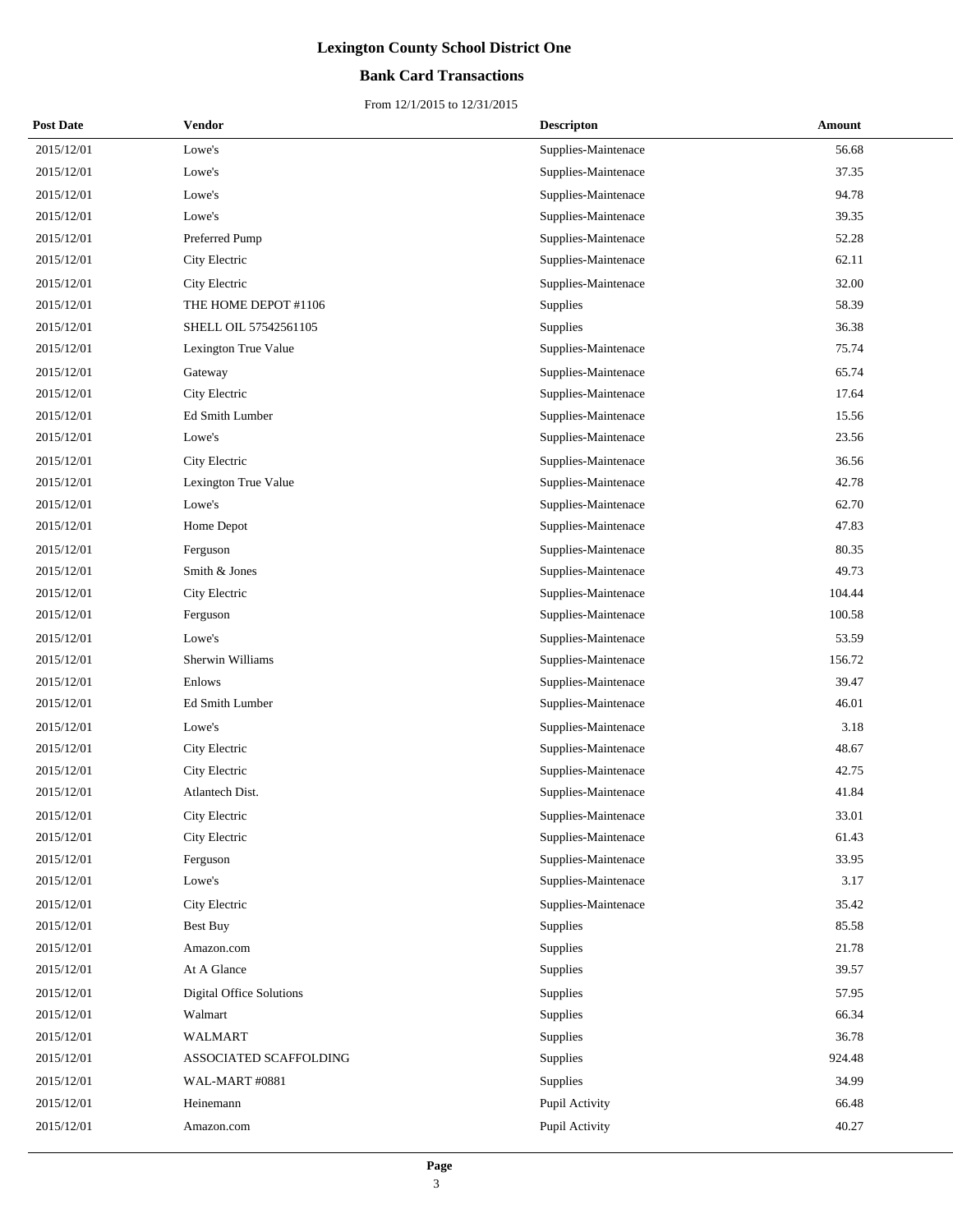## **Bank Card Transactions**

| <b>Post Date</b> | <b>Vendor</b>              | <b>Descripton</b>             | <b>Amount</b> |
|------------------|----------------------------|-------------------------------|---------------|
| 2015/12/01       | Amazon.com                 | Pupil Activity                | 40.27         |
| 2015/12/01       | Teachers Pay Teachers      | Pupil Activity                | 65.00         |
| 2015/12/01       | Amazon.com                 | Pupil Activity                | 80.54         |
| 2015/12/01       | Amazon.com                 | Pupil Activity                | 43.73         |
| 2015/12/01       | <b>BILO</b>                | Pupil Activity                | 54.38         |
| 2015/12/01       | <b>WALMART</b>             | Pupil Activity                | 72.16         |
| 2015/12/02       | <b>BOUNCY BANDS</b>        | Supplies                      | 29.75         |
| 2015/12/02       | <b>WEST MUSIC</b>          | Supplies                      | 16.15         |
| 2015/12/02       | WEST MUSIC                 | Supplies                      | 21.06         |
| 2015/12/02       | Office Depot               | Supplies                      | 100.55        |
| 2015/12/02       | Pine Press Printing        | Printing and Binding          | 17.58         |
| 2015/12/02       | Cable & Connections        | Supplies-Immersion            | 67.69         |
| 2015/12/02       | Amazon.com                 | <b>Supplies</b>               | 19.99         |
| 2015/12/02       | <b>EPS</b>                 | Supplies                      | 66.21         |
| 2015/12/02       | Walmart                    | Supplies                      | 13.26         |
| 2015/12/02       | <b>AMAZON</b>              | Supplies                      | 276.32        |
| 2015/12/02       | WALMART                    | Supplies                      | 139.96        |
| 2015/12/02       | <b>AMAZON</b>              | Supplies                      | 45.98         |
| 2015/12/02       | <b>AMAZON</b>              | Supplies                      | 47.82         |
| 2015/12/02       | <b>ID WHOLESALERS</b>      | Supplies                      | 100.00        |
| 2015/12/02       | SMART SIGN                 | Supplies                      | 199.00        |
| 2015/12/02       | <b>WALGREENS</b>           | Supplies                      | 42.79         |
| 2015/12/02       | <b>USPS</b>                | Supplies                      | 196.00        |
| 2015/12/02       | <b>WALMART</b>             | Supplies                      | 179.79        |
| 2015/12/02       | Walmart Supercenter        | Supplies                      | 145.39        |
| 2015/12/02       | Gilbert Post Office        | Supplies                      | 202.34        |
| 2015/12/02       | Office Depot               | Supplies                      | 38.06         |
| 2015/12/02       | Amazon                     | Supplies                      | 72.89         |
| 2015/12/02       | Dollar General             | Supplies                      | 58.98         |
| 2015/12/02       | Office Depot               | Supplies                      | 64.17         |
| 2015/12/02       | Amazon                     | Supplies                      | 119.00        |
| 2015/12/02       | <b>B&amp;H Photo Video</b> | Technology Supplies-Immersion | 389.94        |
| 2015/12/02       | Country Inn and Suites     | Travel                        | 235.88        |
| 2015/12/02       | Amazon.com                 | Supplies                      | 20.26         |
| 2015/12/02       | U Printing                 | Supplies                      | 180.26        |
| 2015/12/02       | <b>USPS</b>                | Supplies                      | 6.74          |
| 2015/12/02       | <b>USPS</b>                | Supplies                      | 496.96        |
| 2015/12/02       | Amazon.com                 | Supplies                      | 359.85        |
| 2015/12/02       | Walmart                    | Supplies                      | 25.62         |
| 2015/12/02       | Fatheads                   | Supplies                      | 126.98        |
| 2015/12/02       | Monoprice.com              | Supplies                      | 458.23        |
| 2015/12/02       | SignWave                   | Supplies                      | 138.66        |
| 2015/12/02       | <b>UPS</b> Store           | Supplies                      | 28.12         |
| 2015/12/02       | Walmart                    | Supplies                      | 17.92         |
| 2015/12/02       | <b>U</b> Printing          | Supplies                      | 88.10         |
|                  |                            |                               |               |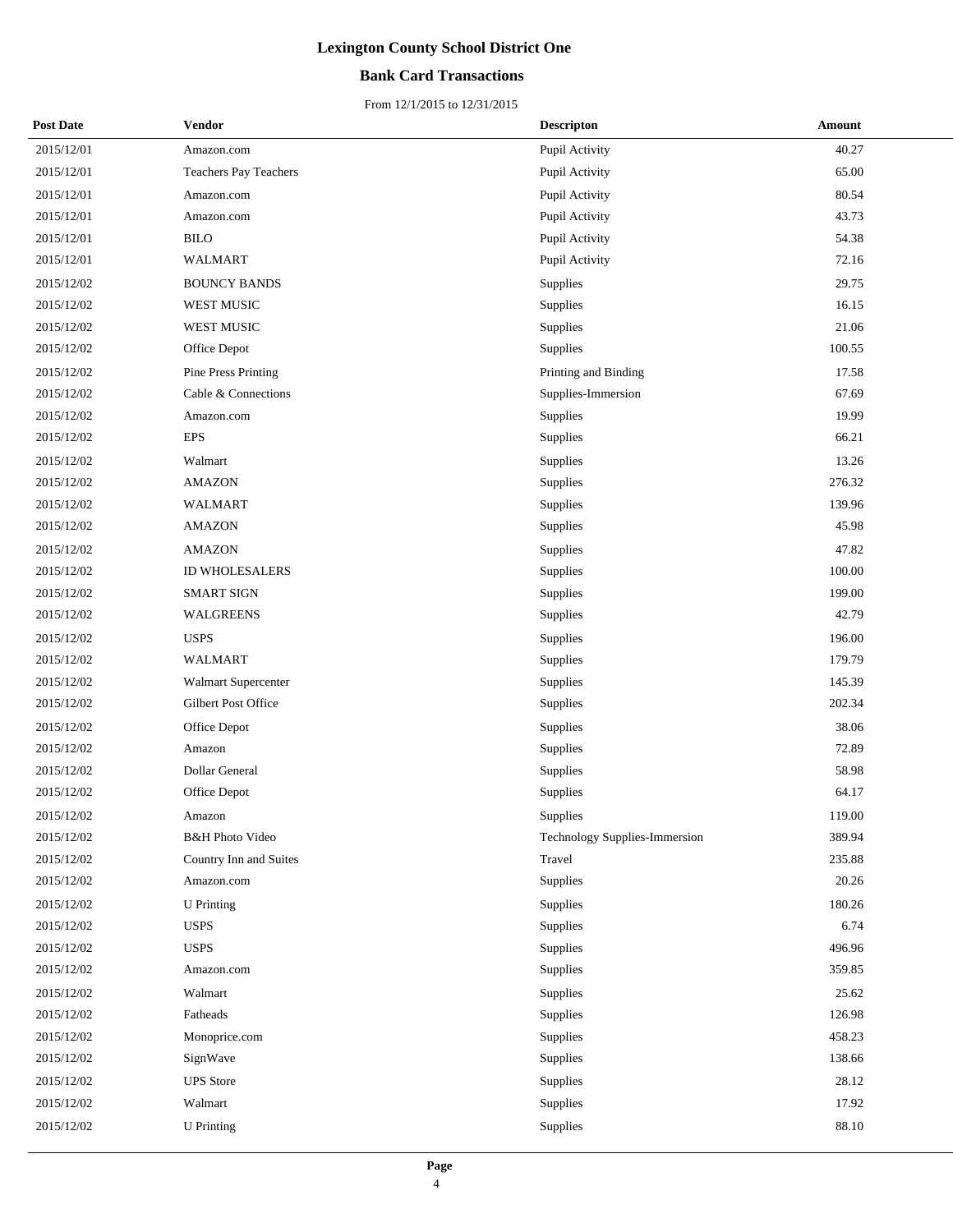## **Bank Card Transactions**

| <b>Post Date</b> | Vendor                         | <b>Descripton</b>         | <b>Amount</b> |
|------------------|--------------------------------|---------------------------|---------------|
| 2015/12/02       | <b>U</b> Printing              | Supplies                  | 223.62        |
| 2015/12/02       | <b>UPS</b> Store               | Printing and Binding      | 43.73         |
| 2015/12/02       | Walmart                        | Supplies                  | 26.72         |
| 2015/12/02       | Amazon.com                     | Supplies                  | 175.92        |
| 2015/12/02       | Amazon.com                     | Supplies                  | 21.97         |
| 2015/12/02       | Wayfair                        | Supplies                  | 343.99        |
| 2015/12/02       | Pecknel Music                  | Supplies                  | 224.70        |
| 2015/12/02       | Amazon.com                     | Supplies                  | 39.95         |
| 2015/12/02       | Amazon.com                     | Supplies                  | 19.70         |
| 2015/12/02       | Amazon.com                     | Supplies                  | 130.15        |
| 2015/12/02       | Amazon.com                     | Supplies                  | 10.64         |
| 2015/12/02       | Amazon.com                     | Supplies                  | 89.99         |
| 2015/12/02       | Amazon.com                     | Supplies                  | 15.50         |
| 2015/12/02       | Lakeshore Learning             | Supplies                  | 60.99         |
| 2015/12/02       | WEEBLY                         | Software Renewal/Agreemen | 139.00        |
| 2015/12/02       | Office Depot                   | Supplies                  | 45.13         |
| 2015/12/02       | Walmart                        | Supplies                  | 100.52        |
| 2015/12/02       | Lone Star Percussion           | Supplies                  | 137.99        |
| 2015/12/02       | Amazon                         | Supplies                  | 143.25        |
| 2015/12/02       | J.W. Pepper                    | Supplies                  | 65.46         |
| 2015/12/02       | Walmart                        | Supplies-Instruction      | 17.40         |
| 2015/12/02       | <b>CIRCLE K</b>                | Supplies                  | 26.00         |
| 2015/12/02       | SHELL OIL                      | Supplies                  | 47.94         |
| 2015/12/02       | <b>BATTERIES PLUS</b>          | Supplies                  | 58.32         |
| 2015/12/02       | <b>ULTA BEAUTY</b>             | Supplies                  | 48.15         |
| 2015/12/02       | <b>COSMO PROF</b>              | Supplies                  | 45.88         |
| 2015/12/02       | Gilbert IGA                    | Supplies                  | 49.12         |
| 2015/12/02       | Office Depot                   | Supplies                  | 57.75         |
| 2015/12/02       | MobyMax                        | Supplies                  | 20.00         |
| 2015/12/02       | Office Max                     | Supplies                  | 114.74        |
| 2015/12/02       | Michaels                       | Supplies                  | 47.95         |
| 2015/12/02       | <b>Educational Wonderland</b>  | Supplies                  | 23.27         |
| 2015/12/02       | Hancock fabric                 | Supplies                  | 80.85         |
| 2015/12/02       | <b>JANISOURCE</b>              | Supplies                  | 75.65         |
| 2015/12/02       | HOMELINE MEDICAL/AMAZON        | Supplies                  | 28.80         |
| 2015/12/02       | <b>AMAZON</b>                  | Supplies                  | 101.94        |
| 2015/12/02       | K-Mart                         | Supplies                  | 15.69         |
| 2015/12/02       | Dollar General                 | Supplies                  | 34.24         |
| 2015/12/02       | Dell                           | Supplies                  | 24.55         |
| 2015/12/02       | Young Authors Foundation       | Periodicals               | 45.00         |
| 2015/12/02       | <b>Embassy Suites</b>          | Travel                    | 232.00        |
| 2015/12/02       | Palmetto State School Counselo | Travel                    | 99.00         |
| 2015/12/02       | <b>NSBA</b>                    | Travel                    | 740.00        |
| 2015/12/02       | <b>NSBA</b>                    | Travel                    | 1,390.00      |
| 2015/12/02       | Walmart                        | Supplies                  | 139.22        |
|                  |                                |                           |               |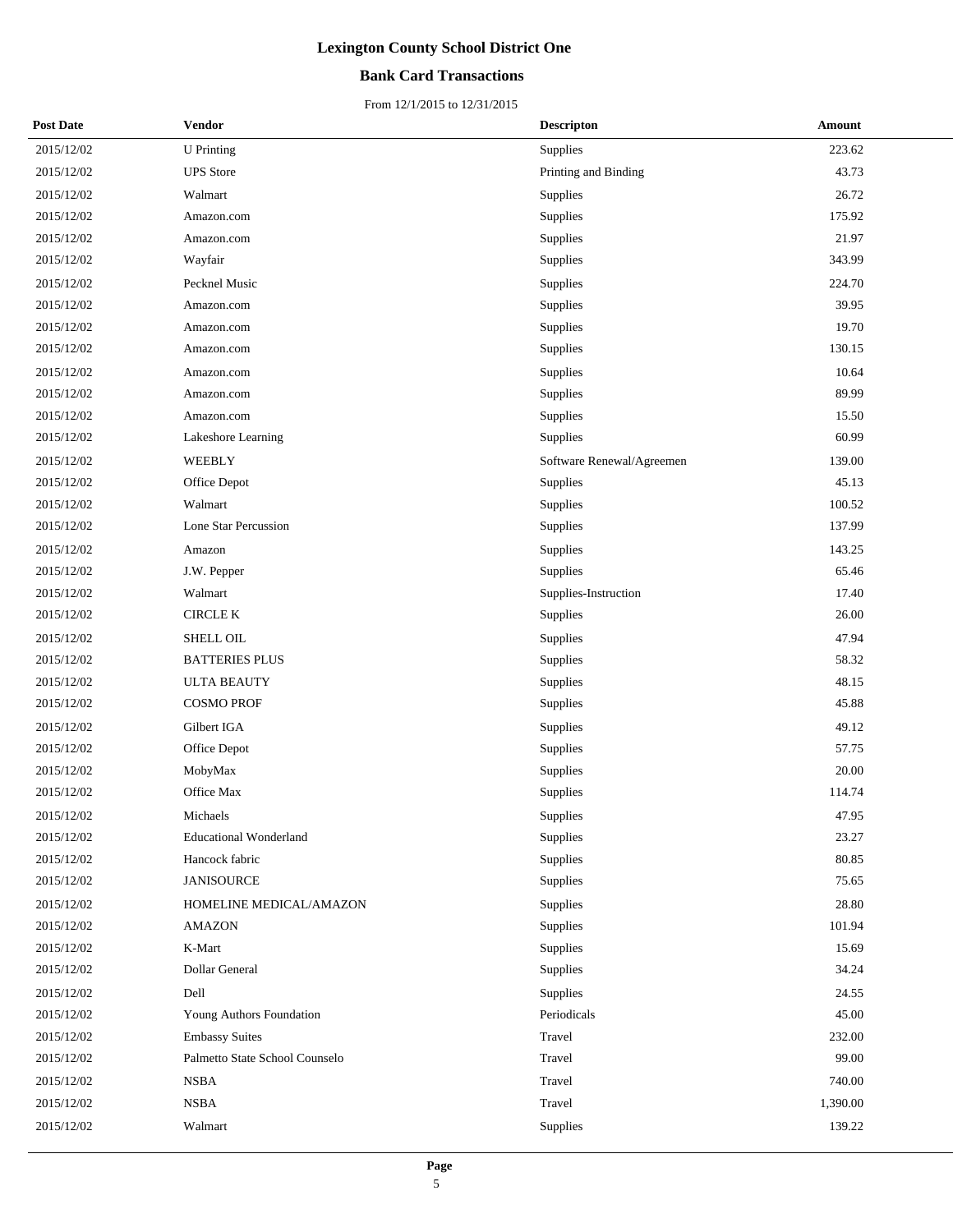## **Bank Card Transactions**

| <b>Post Date</b> | <b>Vendor</b>                   | <b>Descripton</b>   | Amount |
|------------------|---------------------------------|---------------------|--------|
| 2015/12/02       | American AL                     | Travel              | 10.05  |
| 2015/12/02       | <b>SCASA</b>                    | Travel              | 40.00  |
| 2015/12/02       | Walmart                         | Supplies            | 46.20  |
| 2015/12/02       | Levenger                        | Supplies            | 43.00  |
| 2015/12/02       | Dropbox, Inc.                   | Dues and Fees       | 99.00  |
| 2015/12/02       | <b>SC Business Publication</b>  | Dues and Fees       | -49.95 |
| 2015/12/02       | <b>SC Business Publications</b> | Dues and Fees       | 49.95  |
| 2015/12/02       | Chick fil A                     | Other Objects       | 112.82 |
| 2015/12/02       | <b>AMAZON</b>                   | Supplies            | 48.20  |
| 2015/12/02       | <b>USPS</b>                     | Supplies            | 3.94   |
| 2015/12/02       | <b>USPS</b>                     | Supplies            | 406.00 |
| 2015/12/02       | Raptor                          | Supplies            | 196.00 |
| 2015/12/02       | <b>USPO</b>                     | Supplies            | 49.00  |
| 2015/12/02       | Office Depot/Office Max         | Supplies            | 47.62  |
| 2015/12/02       | Lexington Post Office           | Supplies            | 35.00  |
| 2015/12/02       | Assoc. Supervision/Curriculum   | Dues and Fees       | 88.50  |
| 2015/12/02       | <b>US Postal Service</b>        | Supplies            | 13.31  |
| 2015/12/02       | <b>US Postal Service</b>        | Supplies            | 14.30  |
| 2015/12/02       | Lowes                           | Supplies            | 21.36  |
| 2015/12/02       | Walmart                         | Supplies            | 17.37  |
| 2015/12/02       | Enlows                          | Supplies-Maintenace | 119.60 |
| 2015/12/02       | <b>CARQUEST</b>                 | Supplies-Maintenace | 71.36  |
| 2015/12/02       | LR Hook                         | Supplies-Maintenace | 167.84 |
| 2015/12/02       | Springs & Things                | Supplies-Maintenace | 235.66 |
| 2015/12/02       | WW Grainger                     | Supplies-Maintenace | 243.33 |
| 2015/12/02       | LR Hook                         | Supplies-Maintenace | 133.70 |
| 2015/12/02       | Lexington True Value            | Supplies-Maintenace | 45.68  |
| 2015/12/02       | <b>AZ Lawnmower</b>             | Supplies-Maintenace | 134.60 |
| 2015/12/02       | <b>AZ Lawnmower</b>             | Supplies-Maintenace | 45.80  |
| 2015/12/02       | <b>CARQUEST</b>                 | Supplies-Maintenace | 31.37  |
| 2015/12/02       | Food Lion                       | Supplies-Maintenace | 150.95 |
| 2015/12/02       | <b>AZ Lawnmower</b>             | Supplies-Maintenace | 35.82  |
| 2015/12/02       | <b>CARQUEST</b>                 | Supplies-Maintenace | 45.75  |
| 2015/12/02       | Lexington True Value            | Supplies-Maintenace | 45.03  |
| 2015/12/02       | <b>CARQUEST</b>                 | Supplies-Maintenace | 184.23 |
| 2015/12/02       | <b>CARQUEST</b>                 | Supplies-Maintenace | 62.42  |
| 2015/12/02       | LR Hook                         | Supplies-Maintenace | 147.61 |
| 2015/12/02       | Shell Oil                       | Supplies-Maintenace | 80.00  |
| 2015/12/02       | Price's                         | Supplies-Maintenace | 114.40 |
| 2015/12/02       | Jim Hudson Ford                 | Supplies-Maintenace | 250.23 |
| 2015/12/02       | Lowe's                          | Supplies-Maintenace | 33.62  |
| 2015/12/02       | Shell Oil                       | Supplies-Maintenace | 54.43  |
| 2015/12/02       | Shell Oil                       | Supplies-Maintenace | 80.00  |
| 2015/12/02       | Murphy Express                  | Supplies-Maintenace | 32.36  |
| 2015/12/02       | Lowe's                          | Supplies-Maintenace | 8.17   |
|                  |                                 |                     |        |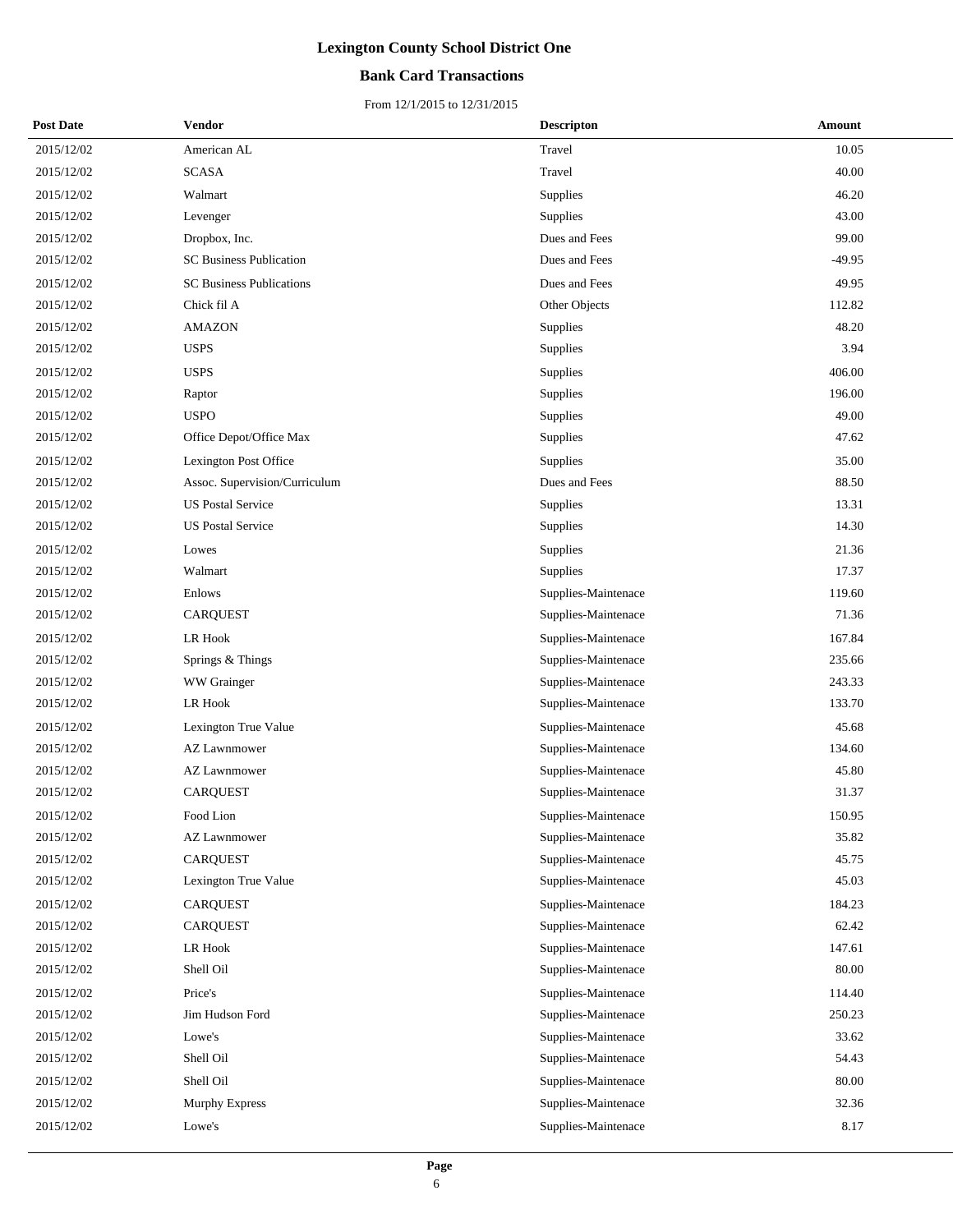## **Bank Card Transactions**

| <b>Post Date</b> | Vendor                       | <b>Descripton</b>       | Amount |
|------------------|------------------------------|-------------------------|--------|
| 2015/12/02       | Shell Oil                    | Supplies-Maintenace     | 56.07  |
| 2015/12/02       | Shell Oil                    | Supplies-Maintenace     | 80.00  |
| 2015/12/02       | Shell Oil                    | Supplies-Maintenace     | 56.92  |
| 2015/12/02       | The Deli                     | Other Objects           | 41.68  |
| 2015/12/02       | <b>Carts Plus</b>            | Repairs and Maintenance | 71.74  |
| 2015/12/02       | HARBOR FREIGHT TOOLS         | Supplies                | 34.23  |
| 2015/12/02       | <b>LOWES</b>                 | Supplies                | 641.74 |
| 2015/12/02       | LOWE'S                       | Supplies                | 40.02  |
| 2015/12/02       | KANGAROO EXPRESS             | Supplies                | 32.01  |
| 2015/12/02       | WALMART                      | Supplies                | 13.65  |
| 2015/12/02       | Carts Plus                   | Repairs and Maintenance | 77.50  |
| 2015/12/02       | Lowe's                       | Supplies-Maintenace     | 8.17   |
| 2015/12/02       | Sparrow & Kennedy            | Supplies-Maintenace     | 216.37 |
| 2015/12/02       | <b>EXXON MOBIL</b>           | Supplies                | 47.00  |
| 2015/12/02       | <b>AZ Lawnmower</b>          | Supplies-Maintenace     | 17.88  |
| 2015/12/02       | Lowes                        | Supplies                | 88.68  |
| 2015/12/02       | Three Fountains Ace Hardware | Supplies                | 4.80   |
| 2015/12/02       | Auto Zone                    | Supplies                | 13.90  |
| 2015/12/02       | Shell Oil                    | Supplies                | 4.88   |
| 2015/12/02       | Carts Plus                   | Repairs and Maintenance | 104.20 |
| 2015/12/02       | Lowe's                       | Supplies                | 16.61  |
| 2015/12/02       | Murphy Express               | Supplies                | 81.82  |
| 2015/12/02       | Enlows                       | Supplies-Maintenace     | 151.79 |
| 2015/12/02       | Ed Smith Lumber              | Supplies                | 10.13  |
| 2015/12/02       | Ed Smith Lumber              | Supplies                | 38.23  |
| 2015/12/02       | Price's Country Store        | Supplies                | 18.19  |
| 2015/12/02       | Ed Smith Lumber              | Supplies                | 40.14  |
| 2015/12/02       | <b>AZ Lawnmower</b>          | Supplies-Maintenace     | 51.84  |
| 2015/12/02       | <b>AZ Lawnmower</b>          | Supplies-Maintenace     | 47.73  |
| 2015/12/02       | <b>AZ Lawnmower</b>          | Supplies-Maintenace     | 47.73  |
| 2015/12/02       | <b>AZ Lawnmower</b>          | Supplies-Maintenace     | 92.83  |
| 2015/12/02       | Pitt Stop                    | Supplies                | 20.91  |
| 2015/12/02       | True Value Hardware          | Supplies                | 121.65 |
| 2015/12/02       | Murphy Express               | Supplies                | 23.60  |
| 2015/12/02       | Walmart                      | Supplies                | 64.66  |
| 2015/12/02       | Lowes                        | Supplies                | 42.17  |
| 2015/12/02       | <b>NAPA</b>                  | Supplies-Maintenace     | 98.77  |
| 2015/12/02       | Pitt Stop - Exxon Mobil      | Supplies                | 36.03  |
| 2015/12/02       | Lowe's                       | Supplies                | 171.80 |
| 2015/12/02       | Lowe's                       | Supplies                | 63.63  |
| 2015/12/02       | Lowe's                       | Supplies                | 46.35  |
| 2015/12/02       | Lexington True Value         | Supplies                | 34.32  |
| 2015/12/02       | Lowe's                       | Supplies-Maintenace     | 44.65  |
| 2015/12/02       | Lowe's                       | Supplies-Maintenace     | 44.66  |
| 2015/12/02       | <b>AZ Lawnmower</b>          | Supplies-Maintenace     | 42.69  |
|                  |                              |                         |        |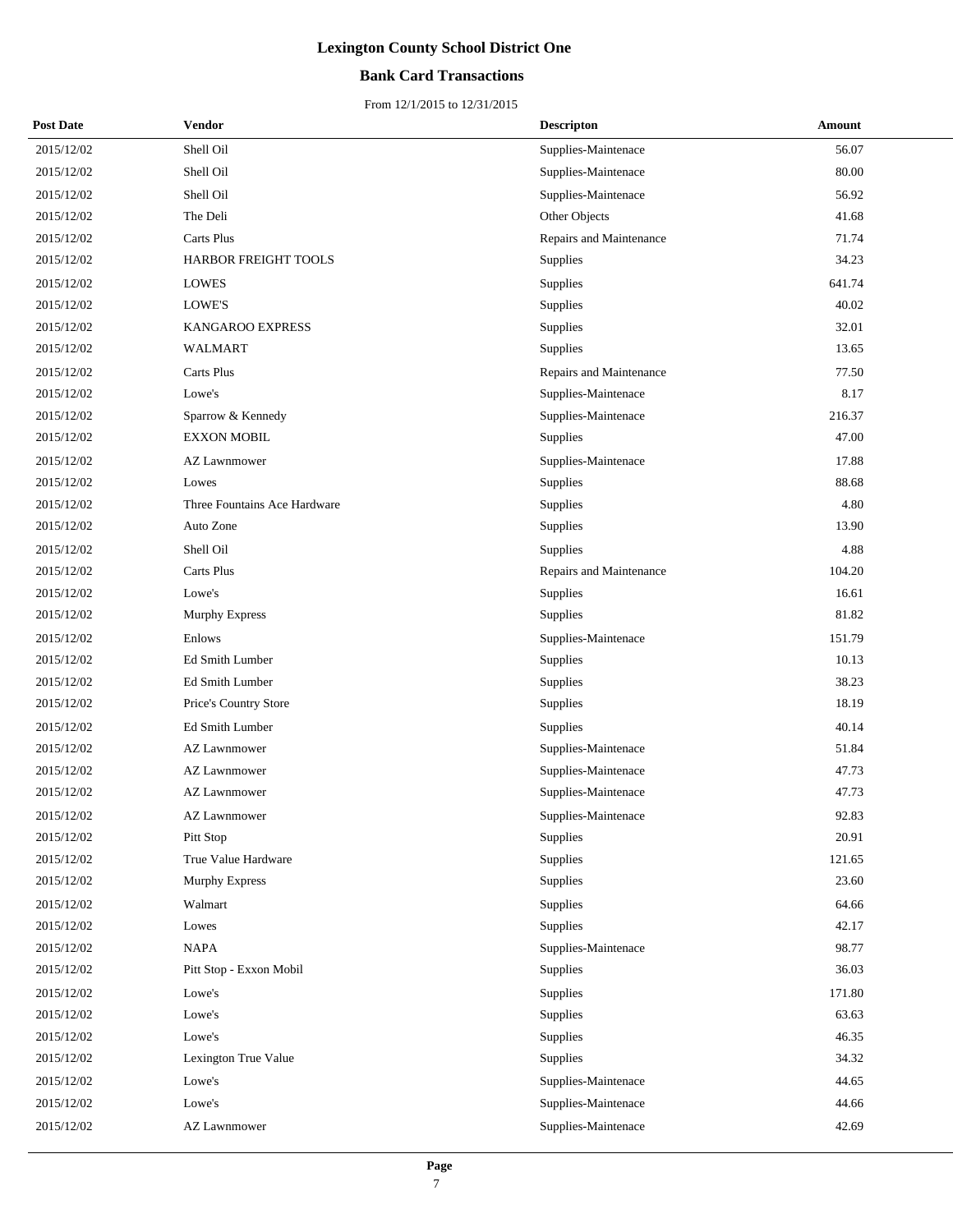## **Bank Card Transactions**

| 42.44<br>2015/12/02<br>Sparrow & Kennedy<br>Supplies-Maintenace<br>2015/12/02<br>Sparrow & Kennedy<br>60.97<br>Supplies-Maintenace<br>2.12<br>2015/12/02<br>Supplies<br>Lowes<br>2015/12/02<br>40.23<br>Loves<br>Supplies<br><b>SLED</b><br>48.00<br>2015/12/02<br>Other Prof & Tech Service<br>138.54<br>2015/12/02<br>Office Depot<br>Supplies<br><b>USPS</b><br>16.05<br>2015/12/02<br>Supplies<br>2015/12/02<br>108.39<br><b>Interstate Transportation</b><br>Supplies<br>CARQUEST<br>111.19<br>2015/12/02<br>Supplies<br>216.57<br>2015/12/02<br>Enlows<br>Supplies<br>Enlows<br>112.36<br>2015/12/02<br>Supplies<br>2015/12/02<br>Enlows<br>60.34<br>Supplies<br>89.47<br>2015/12/02<br>Jim Hudson<br>Supplies<br>53.46<br>2015/12/02<br><b>CARQUEST</b><br>Supplies<br>Enlows<br>115.50<br>2015/12/02<br>Supplies<br>2015/12/02<br><b>LR Hook</b><br>284.51<br>Supplies<br>2015/12/02<br>Dynamic Truck<br>245.13<br>Supplies<br>261.51<br>2015/12/02<br>Office Depot<br>Supplies<br>133.67<br>2015/12/02<br>Grainger<br>Supplies<br>2015/12/02<br>64.18<br>Office Depot<br>Supplies<br><b>USPS</b><br>2015/12/02<br>6.25<br>Supplies<br>127.40<br>2015/12/02<br>Enlows<br>Supplies<br>224.30<br>2015/12/02<br>Interstate<br>Supplies<br>2015/12/02<br><b>Interstate Transportation</b><br>129.23<br>Supplies<br>151.94<br>2015/12/02<br><b>Interstate Transportation</b><br>Supplies<br><b>USPS</b><br>6.25<br>2015/12/02<br>Supplies<br>54.02<br>2015/12/02<br>Office Depot<br>Supplies<br>2015/12/02<br><b>USPS</b><br>6.25<br>Supplies<br>2015/12/02<br>Office Depot<br>Supplies<br>141.21<br>Travel<br>50.00<br>2015/12/02<br>GSU Online Registration<br>2015/12/02<br>100.35<br>Courtyard/Marriott<br>Travel<br>Embassy Kingston Plantation<br>Travel<br>180.93<br>2015/12/02<br>25.00<br>2015/12/02<br>PayPal-SCABSE Conference regis<br>Travel<br>Travel<br>150.00<br>2015/12/02<br>Pay-Pal<br>CareerBuilder<br>1,220.00<br>2015/12/02<br>Advertising<br>2015/12/02<br><b>SLED</b><br>Other Prof & Tech Service<br>676.00<br>2015/12/02<br>Arkansas.Gov<br>Other Prof & Tech Service<br>117.00<br>WalMart<br>2015/12/02<br>7.46<br>Supplies<br>WalMart<br>22.53<br>2015/12/02<br>Supplies<br>2015/12/02<br>WalMart<br>Supplies<br>27.73<br>124.26<br>2015/12/02<br>Supplies<br>Amazon<br>WalMart<br>Other Objects<br>35.76<br>2015/12/02<br>103.62<br>2015/12/02<br>Walmart<br>Other Objects<br>2015/12/02<br>Hudson's<br>Other Objects<br>342.08<br>2015/12/02<br>Credit Voucher - US Airways<br>Travel<br>$-55.58$ | <b>Post Date</b> | Vendor | <b>Descripton</b> | Amount |
|------------------------------------------------------------------------------------------------------------------------------------------------------------------------------------------------------------------------------------------------------------------------------------------------------------------------------------------------------------------------------------------------------------------------------------------------------------------------------------------------------------------------------------------------------------------------------------------------------------------------------------------------------------------------------------------------------------------------------------------------------------------------------------------------------------------------------------------------------------------------------------------------------------------------------------------------------------------------------------------------------------------------------------------------------------------------------------------------------------------------------------------------------------------------------------------------------------------------------------------------------------------------------------------------------------------------------------------------------------------------------------------------------------------------------------------------------------------------------------------------------------------------------------------------------------------------------------------------------------------------------------------------------------------------------------------------------------------------------------------------------------------------------------------------------------------------------------------------------------------------------------------------------------------------------------------------------------------------------------------------------------------------------------------------------------------------------------------------------------------------------------------------------------------------------------------------------------------------------------------------------------------------------------------------------------------------------------------------------------------------------------------------------------------------------------------------------------------------------------------------------------------------------------|------------------|--------|-------------------|--------|
|                                                                                                                                                                                                                                                                                                                                                                                                                                                                                                                                                                                                                                                                                                                                                                                                                                                                                                                                                                                                                                                                                                                                                                                                                                                                                                                                                                                                                                                                                                                                                                                                                                                                                                                                                                                                                                                                                                                                                                                                                                                                                                                                                                                                                                                                                                                                                                                                                                                                                                                                    |                  |        |                   |        |
|                                                                                                                                                                                                                                                                                                                                                                                                                                                                                                                                                                                                                                                                                                                                                                                                                                                                                                                                                                                                                                                                                                                                                                                                                                                                                                                                                                                                                                                                                                                                                                                                                                                                                                                                                                                                                                                                                                                                                                                                                                                                                                                                                                                                                                                                                                                                                                                                                                                                                                                                    |                  |        |                   |        |
|                                                                                                                                                                                                                                                                                                                                                                                                                                                                                                                                                                                                                                                                                                                                                                                                                                                                                                                                                                                                                                                                                                                                                                                                                                                                                                                                                                                                                                                                                                                                                                                                                                                                                                                                                                                                                                                                                                                                                                                                                                                                                                                                                                                                                                                                                                                                                                                                                                                                                                                                    |                  |        |                   |        |
|                                                                                                                                                                                                                                                                                                                                                                                                                                                                                                                                                                                                                                                                                                                                                                                                                                                                                                                                                                                                                                                                                                                                                                                                                                                                                                                                                                                                                                                                                                                                                                                                                                                                                                                                                                                                                                                                                                                                                                                                                                                                                                                                                                                                                                                                                                                                                                                                                                                                                                                                    |                  |        |                   |        |
|                                                                                                                                                                                                                                                                                                                                                                                                                                                                                                                                                                                                                                                                                                                                                                                                                                                                                                                                                                                                                                                                                                                                                                                                                                                                                                                                                                                                                                                                                                                                                                                                                                                                                                                                                                                                                                                                                                                                                                                                                                                                                                                                                                                                                                                                                                                                                                                                                                                                                                                                    |                  |        |                   |        |
|                                                                                                                                                                                                                                                                                                                                                                                                                                                                                                                                                                                                                                                                                                                                                                                                                                                                                                                                                                                                                                                                                                                                                                                                                                                                                                                                                                                                                                                                                                                                                                                                                                                                                                                                                                                                                                                                                                                                                                                                                                                                                                                                                                                                                                                                                                                                                                                                                                                                                                                                    |                  |        |                   |        |
|                                                                                                                                                                                                                                                                                                                                                                                                                                                                                                                                                                                                                                                                                                                                                                                                                                                                                                                                                                                                                                                                                                                                                                                                                                                                                                                                                                                                                                                                                                                                                                                                                                                                                                                                                                                                                                                                                                                                                                                                                                                                                                                                                                                                                                                                                                                                                                                                                                                                                                                                    |                  |        |                   |        |
|                                                                                                                                                                                                                                                                                                                                                                                                                                                                                                                                                                                                                                                                                                                                                                                                                                                                                                                                                                                                                                                                                                                                                                                                                                                                                                                                                                                                                                                                                                                                                                                                                                                                                                                                                                                                                                                                                                                                                                                                                                                                                                                                                                                                                                                                                                                                                                                                                                                                                                                                    |                  |        |                   |        |
|                                                                                                                                                                                                                                                                                                                                                                                                                                                                                                                                                                                                                                                                                                                                                                                                                                                                                                                                                                                                                                                                                                                                                                                                                                                                                                                                                                                                                                                                                                                                                                                                                                                                                                                                                                                                                                                                                                                                                                                                                                                                                                                                                                                                                                                                                                                                                                                                                                                                                                                                    |                  |        |                   |        |
|                                                                                                                                                                                                                                                                                                                                                                                                                                                                                                                                                                                                                                                                                                                                                                                                                                                                                                                                                                                                                                                                                                                                                                                                                                                                                                                                                                                                                                                                                                                                                                                                                                                                                                                                                                                                                                                                                                                                                                                                                                                                                                                                                                                                                                                                                                                                                                                                                                                                                                                                    |                  |        |                   |        |
|                                                                                                                                                                                                                                                                                                                                                                                                                                                                                                                                                                                                                                                                                                                                                                                                                                                                                                                                                                                                                                                                                                                                                                                                                                                                                                                                                                                                                                                                                                                                                                                                                                                                                                                                                                                                                                                                                                                                                                                                                                                                                                                                                                                                                                                                                                                                                                                                                                                                                                                                    |                  |        |                   |        |
|                                                                                                                                                                                                                                                                                                                                                                                                                                                                                                                                                                                                                                                                                                                                                                                                                                                                                                                                                                                                                                                                                                                                                                                                                                                                                                                                                                                                                                                                                                                                                                                                                                                                                                                                                                                                                                                                                                                                                                                                                                                                                                                                                                                                                                                                                                                                                                                                                                                                                                                                    |                  |        |                   |        |
|                                                                                                                                                                                                                                                                                                                                                                                                                                                                                                                                                                                                                                                                                                                                                                                                                                                                                                                                                                                                                                                                                                                                                                                                                                                                                                                                                                                                                                                                                                                                                                                                                                                                                                                                                                                                                                                                                                                                                                                                                                                                                                                                                                                                                                                                                                                                                                                                                                                                                                                                    |                  |        |                   |        |
|                                                                                                                                                                                                                                                                                                                                                                                                                                                                                                                                                                                                                                                                                                                                                                                                                                                                                                                                                                                                                                                                                                                                                                                                                                                                                                                                                                                                                                                                                                                                                                                                                                                                                                                                                                                                                                                                                                                                                                                                                                                                                                                                                                                                                                                                                                                                                                                                                                                                                                                                    |                  |        |                   |        |
|                                                                                                                                                                                                                                                                                                                                                                                                                                                                                                                                                                                                                                                                                                                                                                                                                                                                                                                                                                                                                                                                                                                                                                                                                                                                                                                                                                                                                                                                                                                                                                                                                                                                                                                                                                                                                                                                                                                                                                                                                                                                                                                                                                                                                                                                                                                                                                                                                                                                                                                                    |                  |        |                   |        |
|                                                                                                                                                                                                                                                                                                                                                                                                                                                                                                                                                                                                                                                                                                                                                                                                                                                                                                                                                                                                                                                                                                                                                                                                                                                                                                                                                                                                                                                                                                                                                                                                                                                                                                                                                                                                                                                                                                                                                                                                                                                                                                                                                                                                                                                                                                                                                                                                                                                                                                                                    |                  |        |                   |        |
|                                                                                                                                                                                                                                                                                                                                                                                                                                                                                                                                                                                                                                                                                                                                                                                                                                                                                                                                                                                                                                                                                                                                                                                                                                                                                                                                                                                                                                                                                                                                                                                                                                                                                                                                                                                                                                                                                                                                                                                                                                                                                                                                                                                                                                                                                                                                                                                                                                                                                                                                    |                  |        |                   |        |
|                                                                                                                                                                                                                                                                                                                                                                                                                                                                                                                                                                                                                                                                                                                                                                                                                                                                                                                                                                                                                                                                                                                                                                                                                                                                                                                                                                                                                                                                                                                                                                                                                                                                                                                                                                                                                                                                                                                                                                                                                                                                                                                                                                                                                                                                                                                                                                                                                                                                                                                                    |                  |        |                   |        |
|                                                                                                                                                                                                                                                                                                                                                                                                                                                                                                                                                                                                                                                                                                                                                                                                                                                                                                                                                                                                                                                                                                                                                                                                                                                                                                                                                                                                                                                                                                                                                                                                                                                                                                                                                                                                                                                                                                                                                                                                                                                                                                                                                                                                                                                                                                                                                                                                                                                                                                                                    |                  |        |                   |        |
|                                                                                                                                                                                                                                                                                                                                                                                                                                                                                                                                                                                                                                                                                                                                                                                                                                                                                                                                                                                                                                                                                                                                                                                                                                                                                                                                                                                                                                                                                                                                                                                                                                                                                                                                                                                                                                                                                                                                                                                                                                                                                                                                                                                                                                                                                                                                                                                                                                                                                                                                    |                  |        |                   |        |
|                                                                                                                                                                                                                                                                                                                                                                                                                                                                                                                                                                                                                                                                                                                                                                                                                                                                                                                                                                                                                                                                                                                                                                                                                                                                                                                                                                                                                                                                                                                                                                                                                                                                                                                                                                                                                                                                                                                                                                                                                                                                                                                                                                                                                                                                                                                                                                                                                                                                                                                                    |                  |        |                   |        |
|                                                                                                                                                                                                                                                                                                                                                                                                                                                                                                                                                                                                                                                                                                                                                                                                                                                                                                                                                                                                                                                                                                                                                                                                                                                                                                                                                                                                                                                                                                                                                                                                                                                                                                                                                                                                                                                                                                                                                                                                                                                                                                                                                                                                                                                                                                                                                                                                                                                                                                                                    |                  |        |                   |        |
|                                                                                                                                                                                                                                                                                                                                                                                                                                                                                                                                                                                                                                                                                                                                                                                                                                                                                                                                                                                                                                                                                                                                                                                                                                                                                                                                                                                                                                                                                                                                                                                                                                                                                                                                                                                                                                                                                                                                                                                                                                                                                                                                                                                                                                                                                                                                                                                                                                                                                                                                    |                  |        |                   |        |
|                                                                                                                                                                                                                                                                                                                                                                                                                                                                                                                                                                                                                                                                                                                                                                                                                                                                                                                                                                                                                                                                                                                                                                                                                                                                                                                                                                                                                                                                                                                                                                                                                                                                                                                                                                                                                                                                                                                                                                                                                                                                                                                                                                                                                                                                                                                                                                                                                                                                                                                                    |                  |        |                   |        |
|                                                                                                                                                                                                                                                                                                                                                                                                                                                                                                                                                                                                                                                                                                                                                                                                                                                                                                                                                                                                                                                                                                                                                                                                                                                                                                                                                                                                                                                                                                                                                                                                                                                                                                                                                                                                                                                                                                                                                                                                                                                                                                                                                                                                                                                                                                                                                                                                                                                                                                                                    |                  |        |                   |        |
|                                                                                                                                                                                                                                                                                                                                                                                                                                                                                                                                                                                                                                                                                                                                                                                                                                                                                                                                                                                                                                                                                                                                                                                                                                                                                                                                                                                                                                                                                                                                                                                                                                                                                                                                                                                                                                                                                                                                                                                                                                                                                                                                                                                                                                                                                                                                                                                                                                                                                                                                    |                  |        |                   |        |
|                                                                                                                                                                                                                                                                                                                                                                                                                                                                                                                                                                                                                                                                                                                                                                                                                                                                                                                                                                                                                                                                                                                                                                                                                                                                                                                                                                                                                                                                                                                                                                                                                                                                                                                                                                                                                                                                                                                                                                                                                                                                                                                                                                                                                                                                                                                                                                                                                                                                                                                                    |                  |        |                   |        |
|                                                                                                                                                                                                                                                                                                                                                                                                                                                                                                                                                                                                                                                                                                                                                                                                                                                                                                                                                                                                                                                                                                                                                                                                                                                                                                                                                                                                                                                                                                                                                                                                                                                                                                                                                                                                                                                                                                                                                                                                                                                                                                                                                                                                                                                                                                                                                                                                                                                                                                                                    |                  |        |                   |        |
|                                                                                                                                                                                                                                                                                                                                                                                                                                                                                                                                                                                                                                                                                                                                                                                                                                                                                                                                                                                                                                                                                                                                                                                                                                                                                                                                                                                                                                                                                                                                                                                                                                                                                                                                                                                                                                                                                                                                                                                                                                                                                                                                                                                                                                                                                                                                                                                                                                                                                                                                    |                  |        |                   |        |
|                                                                                                                                                                                                                                                                                                                                                                                                                                                                                                                                                                                                                                                                                                                                                                                                                                                                                                                                                                                                                                                                                                                                                                                                                                                                                                                                                                                                                                                                                                                                                                                                                                                                                                                                                                                                                                                                                                                                                                                                                                                                                                                                                                                                                                                                                                                                                                                                                                                                                                                                    |                  |        |                   |        |
|                                                                                                                                                                                                                                                                                                                                                                                                                                                                                                                                                                                                                                                                                                                                                                                                                                                                                                                                                                                                                                                                                                                                                                                                                                                                                                                                                                                                                                                                                                                                                                                                                                                                                                                                                                                                                                                                                                                                                                                                                                                                                                                                                                                                                                                                                                                                                                                                                                                                                                                                    |                  |        |                   |        |
|                                                                                                                                                                                                                                                                                                                                                                                                                                                                                                                                                                                                                                                                                                                                                                                                                                                                                                                                                                                                                                                                                                                                                                                                                                                                                                                                                                                                                                                                                                                                                                                                                                                                                                                                                                                                                                                                                                                                                                                                                                                                                                                                                                                                                                                                                                                                                                                                                                                                                                                                    |                  |        |                   |        |
|                                                                                                                                                                                                                                                                                                                                                                                                                                                                                                                                                                                                                                                                                                                                                                                                                                                                                                                                                                                                                                                                                                                                                                                                                                                                                                                                                                                                                                                                                                                                                                                                                                                                                                                                                                                                                                                                                                                                                                                                                                                                                                                                                                                                                                                                                                                                                                                                                                                                                                                                    |                  |        |                   |        |
|                                                                                                                                                                                                                                                                                                                                                                                                                                                                                                                                                                                                                                                                                                                                                                                                                                                                                                                                                                                                                                                                                                                                                                                                                                                                                                                                                                                                                                                                                                                                                                                                                                                                                                                                                                                                                                                                                                                                                                                                                                                                                                                                                                                                                                                                                                                                                                                                                                                                                                                                    |                  |        |                   |        |
|                                                                                                                                                                                                                                                                                                                                                                                                                                                                                                                                                                                                                                                                                                                                                                                                                                                                                                                                                                                                                                                                                                                                                                                                                                                                                                                                                                                                                                                                                                                                                                                                                                                                                                                                                                                                                                                                                                                                                                                                                                                                                                                                                                                                                                                                                                                                                                                                                                                                                                                                    |                  |        |                   |        |
|                                                                                                                                                                                                                                                                                                                                                                                                                                                                                                                                                                                                                                                                                                                                                                                                                                                                                                                                                                                                                                                                                                                                                                                                                                                                                                                                                                                                                                                                                                                                                                                                                                                                                                                                                                                                                                                                                                                                                                                                                                                                                                                                                                                                                                                                                                                                                                                                                                                                                                                                    |                  |        |                   |        |
|                                                                                                                                                                                                                                                                                                                                                                                                                                                                                                                                                                                                                                                                                                                                                                                                                                                                                                                                                                                                                                                                                                                                                                                                                                                                                                                                                                                                                                                                                                                                                                                                                                                                                                                                                                                                                                                                                                                                                                                                                                                                                                                                                                                                                                                                                                                                                                                                                                                                                                                                    |                  |        |                   |        |
|                                                                                                                                                                                                                                                                                                                                                                                                                                                                                                                                                                                                                                                                                                                                                                                                                                                                                                                                                                                                                                                                                                                                                                                                                                                                                                                                                                                                                                                                                                                                                                                                                                                                                                                                                                                                                                                                                                                                                                                                                                                                                                                                                                                                                                                                                                                                                                                                                                                                                                                                    |                  |        |                   |        |
|                                                                                                                                                                                                                                                                                                                                                                                                                                                                                                                                                                                                                                                                                                                                                                                                                                                                                                                                                                                                                                                                                                                                                                                                                                                                                                                                                                                                                                                                                                                                                                                                                                                                                                                                                                                                                                                                                                                                                                                                                                                                                                                                                                                                                                                                                                                                                                                                                                                                                                                                    |                  |        |                   |        |
|                                                                                                                                                                                                                                                                                                                                                                                                                                                                                                                                                                                                                                                                                                                                                                                                                                                                                                                                                                                                                                                                                                                                                                                                                                                                                                                                                                                                                                                                                                                                                                                                                                                                                                                                                                                                                                                                                                                                                                                                                                                                                                                                                                                                                                                                                                                                                                                                                                                                                                                                    |                  |        |                   |        |
|                                                                                                                                                                                                                                                                                                                                                                                                                                                                                                                                                                                                                                                                                                                                                                                                                                                                                                                                                                                                                                                                                                                                                                                                                                                                                                                                                                                                                                                                                                                                                                                                                                                                                                                                                                                                                                                                                                                                                                                                                                                                                                                                                                                                                                                                                                                                                                                                                                                                                                                                    |                  |        |                   |        |
|                                                                                                                                                                                                                                                                                                                                                                                                                                                                                                                                                                                                                                                                                                                                                                                                                                                                                                                                                                                                                                                                                                                                                                                                                                                                                                                                                                                                                                                                                                                                                                                                                                                                                                                                                                                                                                                                                                                                                                                                                                                                                                                                                                                                                                                                                                                                                                                                                                                                                                                                    |                  |        |                   |        |
|                                                                                                                                                                                                                                                                                                                                                                                                                                                                                                                                                                                                                                                                                                                                                                                                                                                                                                                                                                                                                                                                                                                                                                                                                                                                                                                                                                                                                                                                                                                                                                                                                                                                                                                                                                                                                                                                                                                                                                                                                                                                                                                                                                                                                                                                                                                                                                                                                                                                                                                                    |                  |        |                   |        |
|                                                                                                                                                                                                                                                                                                                                                                                                                                                                                                                                                                                                                                                                                                                                                                                                                                                                                                                                                                                                                                                                                                                                                                                                                                                                                                                                                                                                                                                                                                                                                                                                                                                                                                                                                                                                                                                                                                                                                                                                                                                                                                                                                                                                                                                                                                                                                                                                                                                                                                                                    |                  |        |                   |        |
|                                                                                                                                                                                                                                                                                                                                                                                                                                                                                                                                                                                                                                                                                                                                                                                                                                                                                                                                                                                                                                                                                                                                                                                                                                                                                                                                                                                                                                                                                                                                                                                                                                                                                                                                                                                                                                                                                                                                                                                                                                                                                                                                                                                                                                                                                                                                                                                                                                                                                                                                    |                  |        |                   |        |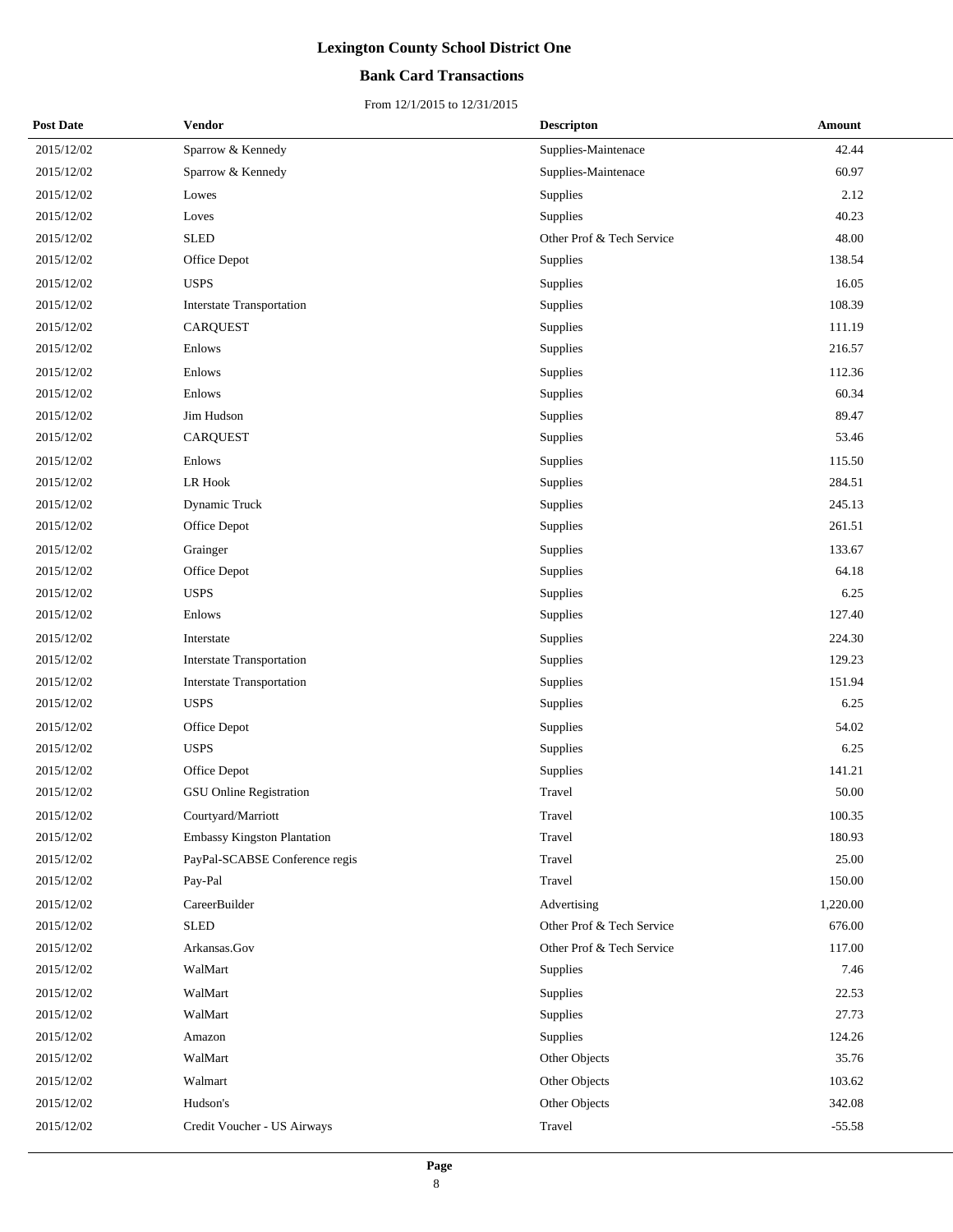## **Bank Card Transactions**

| <b>Post Date</b> | Vendor                      | <b>Descripton</b>         | <b>Amount</b> |
|------------------|-----------------------------|---------------------------|---------------|
| 2015/12/02       | <b>Embassy Suites</b>       | Travel                    | 363.12        |
| 2015/12/02       | Person Vue                  | Other Prof & Tech Service | 150.00        |
| 2015/12/02       | Person Vue                  | Other Prof & Tech Service | 150.00        |
| 2015/12/02       | The Home Depot              | Supplies                  | 80.19         |
| 2015/12/02       | True Value                  | Supplies                  | 16.03         |
| 2015/12/02       | Best Buy                    | Supplies                  | 128.38        |
| 2015/12/02       | Publix                      | Supplies                  | 16.04         |
| 2015/12/02       | True Value                  | Supplies                  | 22.03         |
| 2015/12/02       | Amazon                      | Supplies                  | 154.26        |
| 2015/12/02       | Amazon.com                  | Supplies                  | 65.38         |
| 2015/12/02       | Amazon.com                  | Supplies                  | 188.93        |
| 2015/12/02       | Walmart                     | Supplies                  | 32.00         |
| 2015/12/02       | Walmart                     | Supplies                  | 96.63         |
| 2015/12/02       | Walmart                     | Supplies                  | 56.44         |
| 2015/12/02       | Walmart                     | Supplies                  | 77.99         |
| 2015/12/02       | Walmart                     | Supplies                  | 77.62         |
| 2015/12/02       | Walmart                     | Supplies                  | 31.55         |
| 2015/12/02       | Shumperts IGA               | Supplies                  | 11.45         |
| 2015/12/02       | Paparoni's                  | Supplies                  | 36.35         |
| 2015/12/02       | <b>Embassy Suites</b>       | Travel                    | 376.29        |
| 2015/12/02       | <b>Barnes</b> and Noble     | Supplies                  | 354.71        |
| 2015/12/02       | Amazon.com                  | Supplies                  | 165.75        |
| 2015/12/02       | Amazon.com                  | Supplies                  | 168.35        |
| 2015/12/02       | Amazon.com                  | Supplies                  | 197.99        |
| 2015/12/02       | Scholastic                  | Supplies                  | 39.54         |
| 2015/12/02       | <b>COMPUTER DESIGN</b>      | Printing and Binding      | 93.63         |
| 2015/12/02       | <b>MICHAELS</b>             | Supplies                  | 44.92         |
| 2015/12/02       | PARTY CITY                  | Supplies                  | 49.11         |
| 2015/12/02       | <b>BED BATH &amp;BEYOND</b> | Supplies                  | 42.78         |
| 2015/12/02       | <b>AMAZON</b>               | Supplies                  | 287.98        |
| 2015/12/02       | <b>ACTE</b>                 | Travel                    | 445.00        |
| 2015/12/02       | <b>DELTA AIR</b>            | Travel                    | 760.20        |
| 2015/12/02       | <b>DELTA AIR</b>            | Travel                    | 760.20        |
| 2015/12/02       | <b>DELTA AIR</b>            | Travel                    | 760.20        |
| 2015/12/02       | <b>DELTA AIR</b>            | Travel                    | 760.20        |
| 2015/12/02       | <b>DELTA AIR</b>            | Travel                    | 760.20        |
| 2015/12/02       | <b>Oriental Trading</b>     | Supplies                  | 130.88        |
| 2015/12/02       | Lowes                       | Supplies                  | 32.06         |
| 2015/12/02       | Walmart                     | Supplies                  | 14.96         |
| 2015/12/02       | Walmart                     | Supplies                  | 50.60         |
| 2015/12/02       | Walmart                     | Supplies                  | 57.49         |
| 2015/12/02       | $\operatorname{LOWES}$      | Supplies                  | 283.60        |
| 2015/12/02       | <b>AMAZON</b>               | Supplies                  | 19.00         |
| 2015/12/02       | <b>AMAZON</b>               | Supplies                  | 34.35         |
| 2015/12/02       | <b>AMAZON</b>               | Supplies                  | 35.06         |
|                  |                             |                           |               |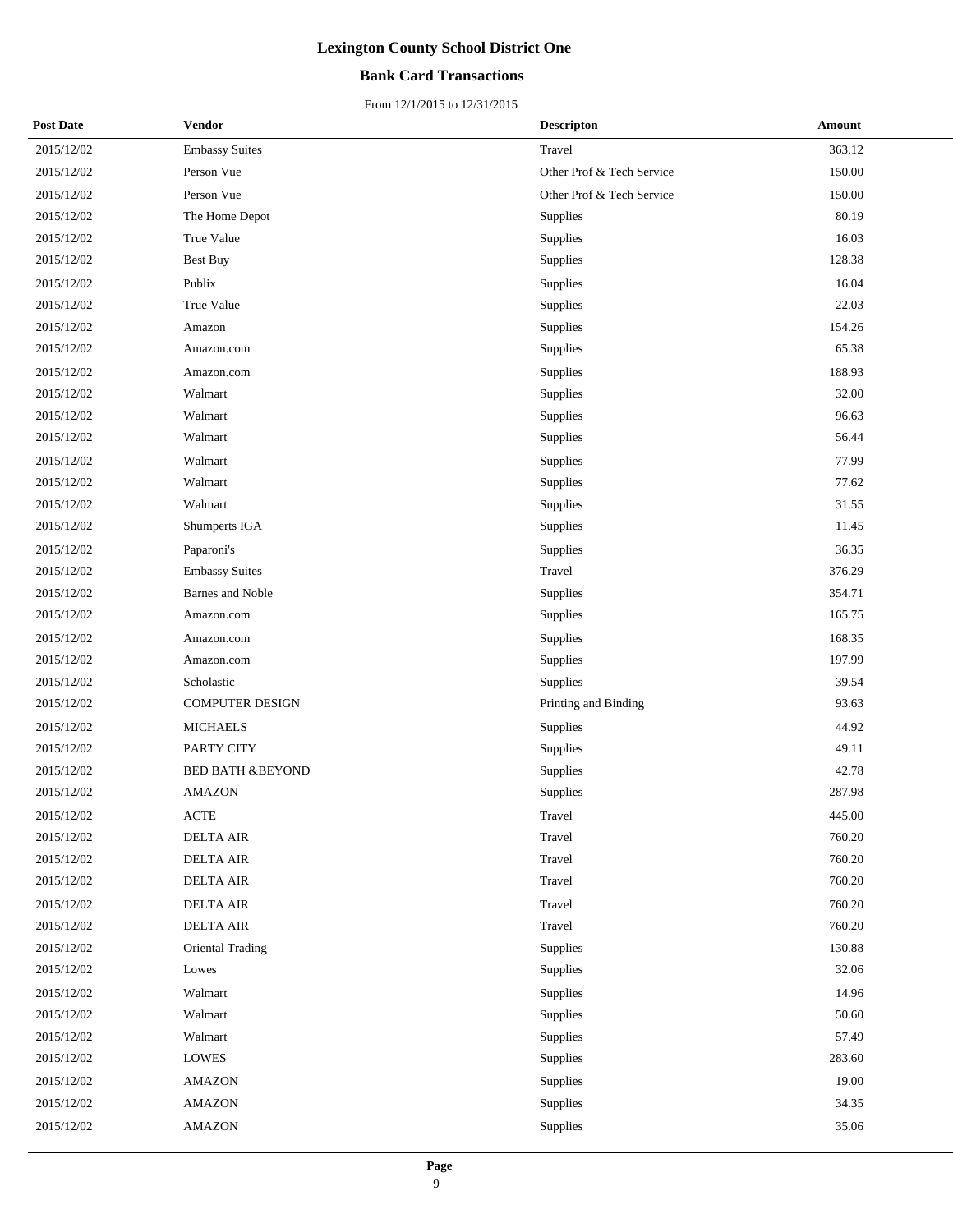## **Bank Card Transactions**

| <b>Post Date</b> | Vendor                              | <b>Descripton</b> | Amount |
|------------------|-------------------------------------|-------------------|--------|
| 2015/12/02       | <b>WALMART</b>                      | Supplies          | 122.26 |
| 2015/12/02       | <b>DELTA AIR</b>                    | Travel            | 760.20 |
| 2015/12/02       | <b>DELTA AIR</b>                    | Travel            | 760.20 |
| 2015/12/02       | Walmart                             | Pupil Activity    | 86.23  |
| 2015/12/02       | <b>PALMER TEES</b>                  | Pupil Activity    | 294.25 |
| 2015/12/02       | <b>Music Notes</b>                  | Pupil Activity    | 22.00  |
| 2015/12/02       | Moes                                | Pupil Activity    | 150.19 |
| 2015/12/02       | Jimmy Johns                         | Pupil Activity    | 105.82 |
| 2015/12/02       | Jimmy Johns                         | Pupil Activity    | 9.60   |
| 2015/12/02       | Theatrefolk                         | Pupil Activity    | 87.60  |
| 2015/12/02       | Amazon                              | Pupil Activity    | 65.37  |
| 2015/12/02       | Jiffyshirts.com                     | Pupil Activity    | 107.48 |
| 2015/12/02       | Party City                          | Pupil Activity    | 54.16  |
| 2015/12/02       | Walmart                             | Pupil Activity    | 15.74  |
| 2015/12/02       | <b>Education Theatre Assoc.</b>     | Pupil Activity    | 75.00  |
| 2015/12/02       | IGA                                 | Pupil Activity    | 11.37  |
| 2015/12/02       | <b>SCOLT</b>                        | Pupil Activity    | 250.00 |
| 2015/12/02       | <b>Wholesale Halloween Costumes</b> | Pupil Activity    | 70.67  |
| 2015/12/02       | Piggly Wiggly                       | Pupil Activity    | 95.82  |
| 2015/12/02       | Candy Apple Costumes                | Pupil Activity    | 82.98  |
| 2015/12/02       | Walmart                             | Pupil Activity    | 142.86 |
| 2015/12/02       | Lowes                               | Pupil Activity    | 8.54   |
| 2015/12/02       | Dollar Tree                         | Pupil Activity    | 77.04  |
| 2015/12/02       | Bilo                                | Pupil Activity    | 37.78  |
| 2015/12/02       | Bilo                                | Pupil Activity    | 55.09  |
| 2015/12/02       | WAL-MART                            | Pupil Activity    | 223.99 |
| 2015/12/02       | <b>BI-LO GROCERY</b>                | Pupil Activity    | 3.50   |
| 2015/12/02       | Hancock Fabric                      | Pupil Activity    | 278.18 |
| 2015/12/02       | Hobby Lobby                         | Pupil Activity    | 73.50  |
| 2015/12/02       | MOBYMAX.COM                         | Pupil Activity    | 70.00  |
| 2015/12/02       | WALMART                             | Pupil Activity    | 51.46  |
| 2015/12/02       | <b>BILO</b>                         | Pupil Activity    | 3.38   |
| 2015/12/02       | <b>BILO</b>                         | Pupil Activity    | 44.17  |
| 2015/12/02       | Walgreens                           | Pupil Activity    | 8.69   |
| 2015/12/02       | Walgreens                           | Pupil Activity    | 6.42   |
| 2015/12/02       | Walmart                             | Pupil Activity    | 79.33  |
| 2015/12/02       | <b>Pearson Clinical Assessment</b>  | Pupil Activity    | 229.96 |
| 2015/12/02       | Office Depot/Office Max             | Pupil Activity    | 64.09  |
| 2015/12/02       | Office Depot                        | Pupil Activity    | 46.83  |
| 2015/12/02       | <b>Educational Wonderland</b>       | Pupil Activity    | 172.11 |
| 2015/12/02       | Hobby Lobby                         | Pupil Activity    | 11.54  |
| 2015/12/02       | Walmart                             | Pupil Activity    | 78.48  |
| 2015/12/02       | BiLo                                | Pupil Activity    | 25.02  |
| 2015/12/02       | Publix                              | Pupil Activity    | 101.03 |
| 2015/12/02       | Dollar Tree                         | Pupil Activity    | 18.19  |
|                  |                                     |                   |        |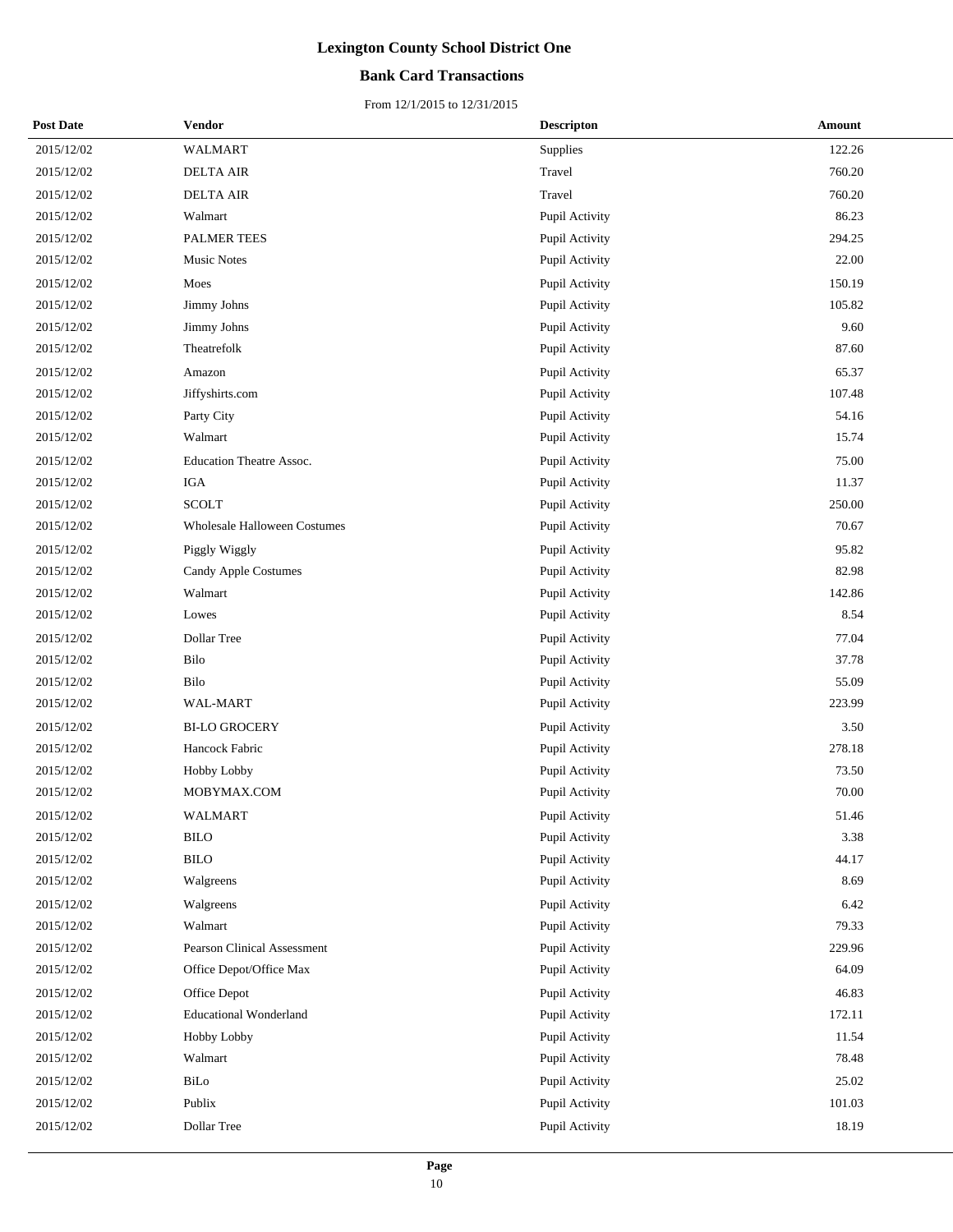## **Bank Card Transactions**

| <b>Post Date</b> | Vendor                  | <b>Descripton</b> | Amount |
|------------------|-------------------------|-------------------|--------|
| 2015/12/02       | Publix                  | Pupil Activity    | 19.56  |
| 2015/12/02       | Amazon                  | Pupil Activity    | 51.90  |
| 2015/12/02       | Walmart                 | Pupil Activity    | 32.17  |
| 2015/12/02       | Dollar Tree             | Pupil Activity    | 10.00  |
| 2015/12/02       | <b>Books A Million</b>  | Pupil Activity    | 71.65  |
| 2015/12/02       | Michaels                | Pupil Activity    | 27.80  |
| 2015/12/02       | Lowes                   | Pupil Activity    | 24.55  |
| 2015/12/02       | Walmart                 | Pupil Activity    | 8.69   |
| 2015/12/02       | Lowes                   | Pupil Activity    | 108.82 |
| 2015/12/02       | Ebay                    | Pupil Activity    | 23.56  |
| 2015/12/02       | Southeastern Satellite  | Pupil Activity    | 117.08 |
| 2015/12/02       | Shell Oil/Corner Pantry | Pupil Activity    | 11.08  |
| 2015/12/02       | Piggly Wiggly           | Pupil Activity    | 25.68  |
| 2015/12/02       | Trophy & Awards Center  | Pupil Activity    | 70.62  |
| 2015/12/02       | Piggly Wiggly           | Pupil Activity    | 76.65  |
| 2015/12/02       | Finance Charge          | Pupil Activity    | 22.40  |
| 2015/12/02       | Quality Inn             | Pupil Activity    | 66.59  |
| 2015/12/02       | Circle K                | Pupil Activity    | 31.00  |
| 2015/12/02       | Circle K                | Pupil Activity    | 28.00  |
| 2015/12/02       | Publix                  | Pupil Activity    | 53.03  |
| 2015/12/02       | Quality Inn             | Pupil Activity    | 66.59  |
| 2015/12/02       | Signarama               | Pupil Activity    | 282.48 |
| 2015/12/02       | Exxon Mobile            | Pupil Activity    | 34.00  |
| 2015/12/02       | Town and Country        | Pupil Activity    | 35.00  |
| 2015/12/02       | Riddell                 | Pupil Activity    | 373.38 |
| 2015/12/02       | Publix                  | Pupil Activity    | 23.43  |
| 2015/12/02       | Walmart                 | Pupil Activity    | 431.21 |
| 2015/12/02       | Raceway                 | Pupil Activity    | 16.32  |
| 2015/12/02       | Office Depot            | Pupil Activity    | 19.25  |
| 2015/12/02       | Dollar General          | Pupil Activity    | 19.80  |
| 2015/12/02       | <b>Healy Awards</b>     | Pupil Activity    | 104.40 |
| 2015/12/02       | <b>IHOP</b>             | Pupil Activity    | 17.59  |
| 2015/12/02       | Pizza Hut               | Pupil Activity    | 55.39  |
| 2015/12/02       | Publix                  | Pupil Activity    | 44.91  |
| 2015/12/02       | Pizza Hut               | Pupil Activity    | 55.39  |
| 2015/12/02       | Shealy's                | Pupil Activity    | 13.70  |
| 2015/12/02       | Todd & Moore            | Pupil Activity    | 25.83  |
| 2015/12/02       | Healy Awards            | Pupil Activity    | 104.40 |
| 2015/12/02       | Walmart                 | Pupil Activity    | 16.85  |
| 2015/12/02       | Walmart                 | Pupil Activity    | 24.77  |
| 2015/12/02       | Walmart                 | Pupil Activity    | 38.03  |
| 2015/12/02       | Trophy and Awards       | Pupil Activity    | 133.93 |
| 2015/12/02       | <b>Little Caesars</b>   | Pupil Activity    | 74.90  |
| 2015/12/02       | <b>Top Dogs</b>         | Pupil Activity    | 149.87 |
| 2015/12/02       | McDonalds               | Pupil Activity    | 139.16 |
|                  |                         |                   |        |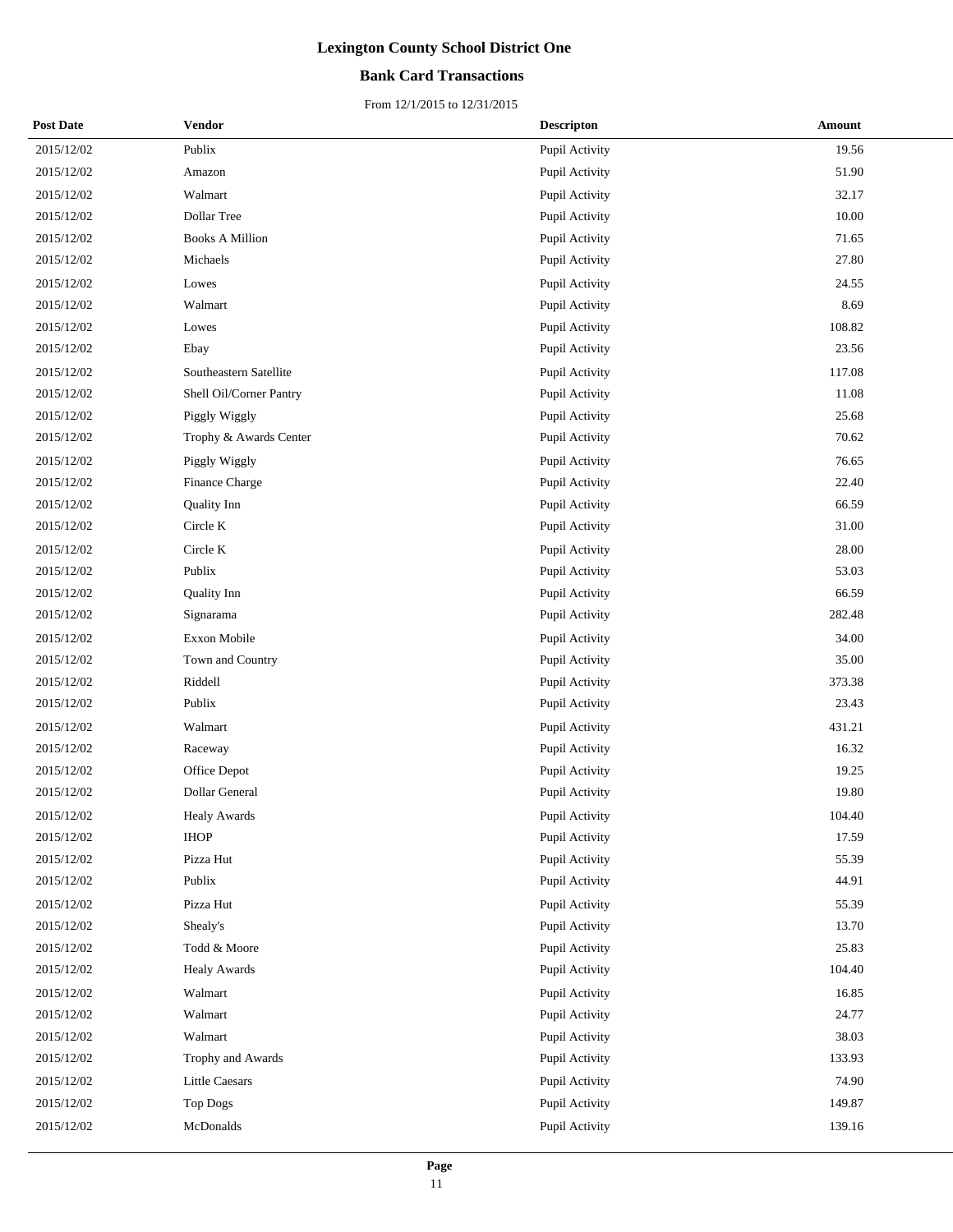## **Bank Card Transactions**

| <b>Post Date</b> | Vendor                    | <b>Descripton</b> | Amount |
|------------------|---------------------------|-------------------|--------|
| 2015/12/02       | <b>BSN</b> Sports         | Pupil Activity    | 57.11  |
| 2015/12/02       | <b>Sport Decals</b>       | Pupil Activity    | 256.82 |
| 2015/12/02       | Todd & Moore              | Pupil Activity    | 265.36 |
| 2015/12/02       | Dollar General            | Pupil Activity    | 9.58   |
| 2015/12/02       | <b>Sterling Sand</b>      | Pupil Activity    | 66.68  |
| 2015/12/02       | Signarama                 | Pupil Activity    | 68.48  |
| 2015/12/02       | Flowrestling              | Pupil Activity    | 150.00 |
| 2015/12/02       | TrackWrestling            | Pupil Activity    | 81.00  |
| 2015/12/02       | Autozone                  | Pupil Activity    | 16.24  |
| 2015/12/02       | McDonald's                | Pupil Activity    | 69.20  |
| 2015/12/02       | McDonald's                | Pupil Activity    | 57.81  |
| 2015/12/02       | Piggly Wiggle             | Pupil Activity    | 14.91  |
| 2015/12/02       | Walmart                   | Pupil Activity    | 28.27  |
| 2015/12/02       | Walmart                   | Pupil Activity    | 89.90  |
| 2015/12/02       | Walmart                   | Pupil Activity    | 8.26   |
| 2015/12/02       | <b>Little Caesars</b>     | Pupil Activity    | 21.40  |
| 2015/12/02       | Henry Schein              | Pupil Activity    | 590.64 |
| 2015/12/02       | Henry Schein              | Pupil Activity    | 430.14 |
| 2015/12/02       | Henry Schein              | Pupil Activity    | 770.40 |
| 2015/12/02       | Parker's                  | Pupil Activity    | 174.41 |
| 2015/12/02       | White House Florist       | Pupil Activity    | 428.00 |
| 2015/12/02       | Trophy and Awards         | Pupil Activity    | 40.13  |
| 2015/12/02       | Trophy and Awards         | Pupil Activity    | 325.55 |
| 2015/12/02       | Travinia                  | Pupil Activity    | 333.72 |
| 2015/12/02       | Lexington Florist         | Pupil Activity    | 53.03  |
| 2015/12/02       | Riddell                   | Pupil Activity    | 115.79 |
| 2015/12/02       | <b>BSN</b> Sports         | Pupil Activity    | 516.42 |
| 2015/12/02       | <b>Breakers Resort</b>    | Pupil Activity    | 202.27 |
| 2015/12/02       | Apple Itunes              | Pupil Activity    | 89.99  |
| 2015/12/02       | Apple Itunes              | Pupil Activity    | 0.99   |
| 2015/12/02       | <b>ADVCDONLINE</b>        | Pupil Activity    | 131.35 |
| 2015/12/02       | Subway                    | Pupil Activity    | 149.34 |
| 2015/12/02       | Subway                    | Pupil Activity    | 89.83  |
| 2015/12/02       | Olive Garden              | Pupil Activity    | 306.98 |
| 2015/12/02       | Vernon                    | Pupil Activity    | 233.09 |
| 2015/12/02       | Walmart Supercenter       | Supplies          | 93.51  |
| 2015/12/02       | Lowe's                    | Supplies          | 90.78  |
| 2015/12/03       | SCASA-                    | Supplies          | 15.00  |
| 2015/12/03       | My Case Builder -         | Supplies          | 462.94 |
| 2015/12/03       | Drama Education Network - | Supplies          | 329.90 |
| 2015/12/03       | Walmart.Com -             | Supplies          | 57.25  |
| 2015/12/03       | Amazon.Com -              | Supplies          | 2.58   |
| 2015/12/03       | Walmart                   | Supplies          | 152.88 |
| 2015/12/03       | Amazon                    | Supplies          | 51.39  |
| 2015/12/03       | Office Depot              | Supplies          | 27.80  |
|                  |                           |                   |        |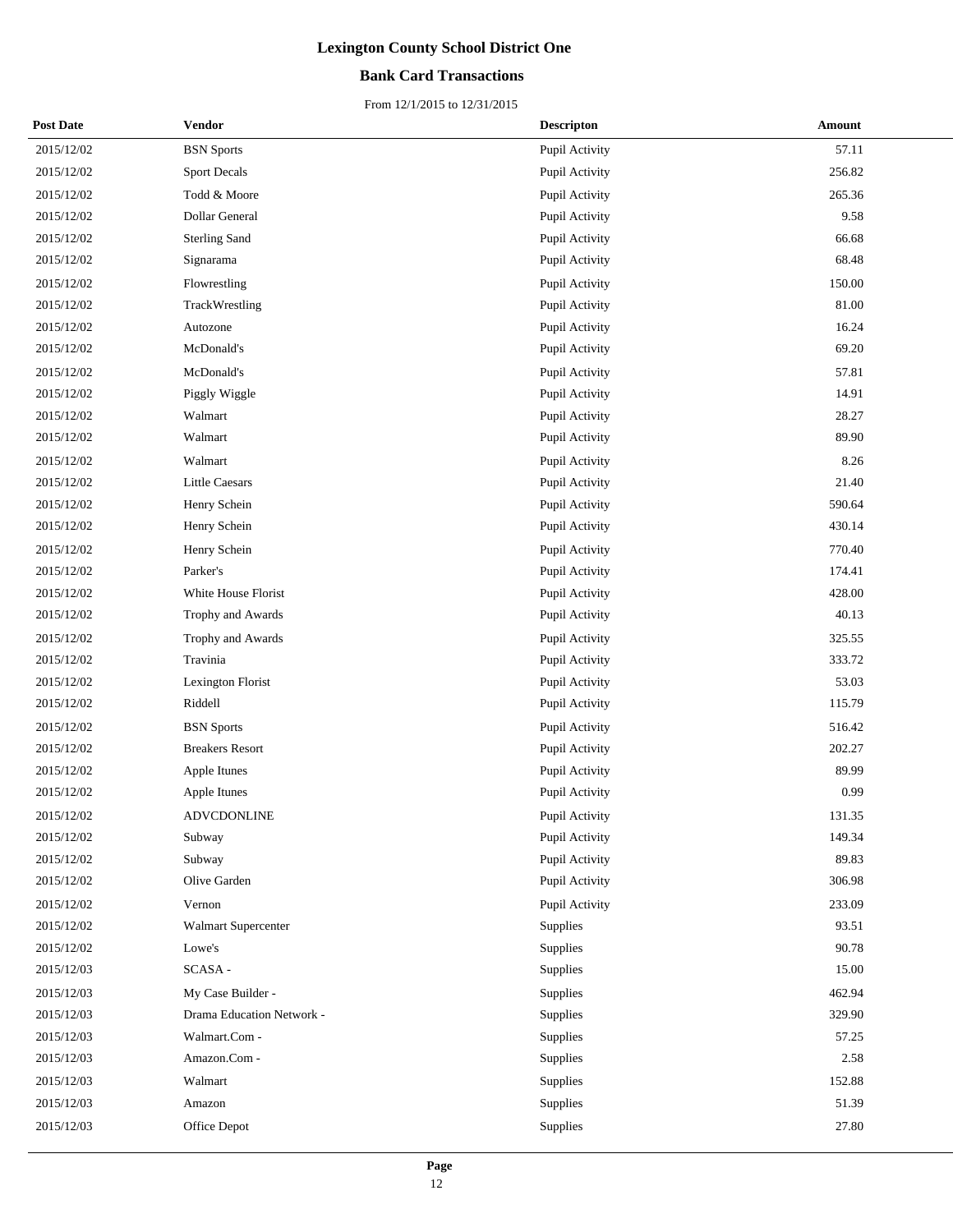## **Bank Card Transactions**

| <b>Post Date</b> | Vendor                           | <b>Descripton</b> | Amount |
|------------------|----------------------------------|-------------------|--------|
| 2015/12/03       | Amazon                           | Supplies          | 10.48  |
| 2015/12/03       | Amazon                           | Supplies          | 16.32  |
| 2015/12/03       | Office Depot                     | Supplies          | 43.83  |
| 2015/12/03       | Office Depot                     | Supplies          | 28.87  |
| 2015/12/03       | Walmart                          | Supplies          | 76.03  |
| 2015/12/03       | Walmart                          | Supplies          | 32.00  |
| 2015/12/03       | Dollar Tree                      | Supplies          | 17.12  |
| 2015/12/03       | Walmart                          | Supplies          | 107.98 |
| 2015/12/03       | Walmart                          | Supplies          | 144.00 |
| 2015/12/03       | Dollar Rent a Car                | Travel            | 324.00 |
| 2015/12/03       | Marriott                         | Travel            | 879.72 |
| 2015/12/03       | Marriott                         | Travel            | 744.72 |
| 2015/12/03       | Audio Engineering Society        | Travel            | 320.00 |
| 2015/12/03       | Yotel                            | Travel            | 500.00 |
| 2015/12/03       | Jendey Limo                      | Travel            | 50.00  |
| 2015/12/03       | Trophy and Awards Center         | Supplies          | 80.25  |
| 2015/12/03       | WM Supercenter                   | Supplies          | 19.77  |
| 2015/12/03       | WM Supercenter                   | Supplies          | 50.74  |
| 2015/12/03       | Wal-Mart                         | Supplies          | 9.31   |
| 2015/12/03       | <b>ACTFL</b>                     | Supplies          | 227.36 |
| 2015/12/03       | Amazon                           | Supplies          | 648.40 |
| 2015/12/03       | Dollar Tree Store                | Supplies          | 45.52  |
| 2015/12/03       | Dollar Tree Store                | Supplies          | 25.40  |
| 2015/12/03       | Walgreens                        | Supplies          | 32.04  |
| 2015/12/03       | Amazon                           | Supplies          | 14.77  |
| 2015/12/03       | Walmart                          | Supplies          | 27.86  |
| 2015/12/03       | Walmart                          | Supplies          | 37.15  |
| 2015/12/03       | <b>BB</b> Expeditionary Learning | Supplies          | 115.00 |
| 2015/12/03       | Walt Disney World                | Travel            | 226.12 |
| 2015/12/03       | Walt Disney World                | Travel            | 226.12 |
| 2015/12/03       | Amazon.Com                       | Supplies          | 28.00  |
| 2015/12/03       | Office Depot                     | Supplies          | 70.99  |
| 2015/12/03       | <b>BB</b> Expeditionary Learning | Supplies          | 310.00 |
| 2015/12/03       | <b>Embassy Suites</b>            | Travel            | 232.00 |
| 2015/12/03       | Amazon.com                       | Supplies          | 45.25  |
| 2015/12/03       | <b>Corner Pantry</b>             | Supplies          | 48.24  |
| 2015/12/03       | Lowes                            | Supplies          | 55.62  |
| 2015/12/03       | Pitt Stop - Exxon Mobil          | Supplies          | 35.73  |
| 2015/12/03       | Pitt Stop - Exxon Mobil          | Supplies          | 38.19  |
| 2015/12/03       | Lowes                            | Supplies          | 46.78  |
| 2015/12/03       | Lowe's                           | Supplies          | 5.09   |
| 2015/12/03       | Lowe's                           | Supplies          | 116.61 |
| 2015/12/03       | Lowe's                           | Supplies          | 27.92  |
| 2015/12/03       | Hilton Hotel                     | Travel            | 314.14 |
| 2015/12/03       | Hilton Hotel                     | Travel            | 336.14 |
|                  |                                  |                   |        |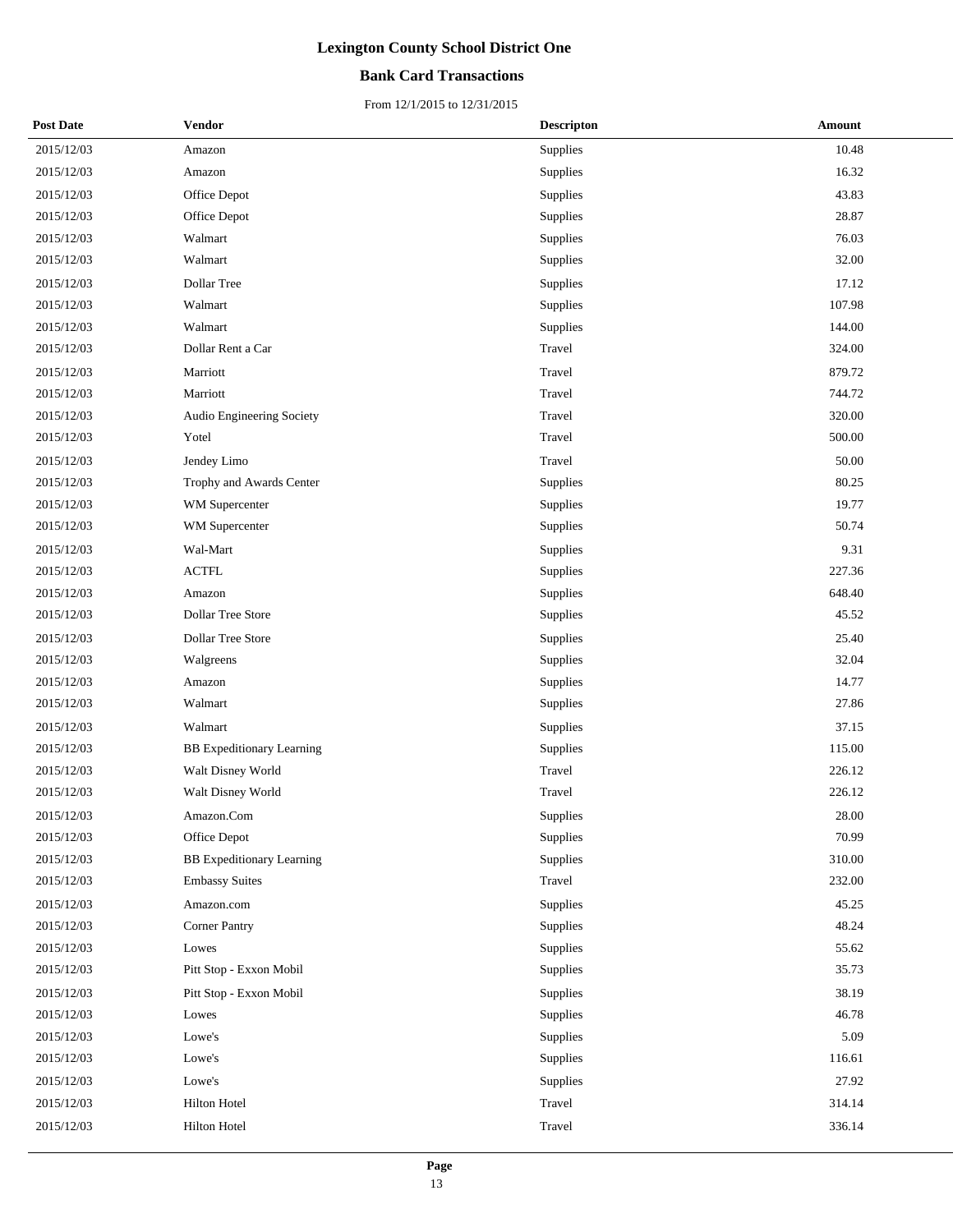## **Bank Card Transactions**

| <b>Post Date</b> | Vendor                          | <b>Descripton</b>         | Amount   |
|------------------|---------------------------------|---------------------------|----------|
| 2015/12/03       | CBI*WINZIP                      | Software Renewal/Agreemen | 14.97    |
| 2015/12/03       | APTBYTE.com                     | Software Renewal/Agreemen | 14.95    |
| 2015/12/03       | Signarama                       | Supplies                  | 24.08    |
| 2015/12/03       | J Formica                       | Supplies                  | 20.00    |
| 2015/12/03       | Time Magazine                   | Periodicals               | 44.95    |
| 2015/12/03       | Press Plus                      | Periodicals               | 8.95     |
| 2015/12/03       | Walmart                         | Other Objects             | 58.20    |
| 2015/12/03       | Walmart -                       | Supplies                  | 32.87    |
| 2015/12/03       | Dollar Tree -                   | Supplies                  | 3.21     |
| 2015/12/03       | Embassy Kingston Plantation -   | Travel                    | 376.29   |
| 2015/12/03       | PayPal SCIRA -                  | Travel                    | 1,235.94 |
| 2015/12/03       | Dollar Tree                     | Supplies                  | 56.71    |
| 2015/12/03       | Walmart                         | Supplies                  | 128.59   |
| 2015/12/03       | Dollar Tree                     | Pupil Activity            | 13.28    |
| 2015/12/03       | Read To Them -                  | Pupil Activity            | 89.25    |
| 2015/12/03       | Office Depot                    | Pupil Activity            | 41.17    |
| 2015/12/03       | Office Depot                    | Pupil Activity            | 32.05    |
| 2015/12/03       | Amazon                          | Pupil Activity            | 117.36   |
| 2015/12/03       | <b>OSI-United States Flag</b>   | Pupil Activity            | 243.93   |
| 2015/12/03       | Lowe's                          | Pupil Activity            | 60.05    |
| 2015/12/03       | Michael's                       | Pupil Activity            | 42.08    |
| 2015/12/03       | Michael's                       | Pupil Activity            | 79.77    |
| 2015/12/03       | WM Supercenter                  | Pupil Activity            | 19.66    |
| 2015/12/03       | <b>Cyanotype Store</b>          | Pupil Activity            | 56.10    |
| 2015/12/03       | Amazon                          | Pupil Activity            | 87.89    |
| 2015/12/03       | Fun Shop                        | Pupil Activity            | 129.00   |
| 2015/12/03       | WM Supercenter                  | Pupil Activity            | 164.92   |
| 2015/12/03       | Wal-Mart                        | Pupil Activity            | 88.40    |
| 2015/12/03       | Office Depot                    | Pupil Activity            | 41.71    |
| 2015/12/03       | Triangle Safe and Lock          | Pupil Activity            | 34.13    |
| 2015/12/03       | <b>Amazing Moments</b>          | Pupil Activity            | 70.00    |
| 2015/12/03       | Cramer Decker                   | Pupil Activity            | 249.93   |
| 2015/12/03       | Igloo                           | Pupil Activity            | 85.86    |
| 2015/12/03       | Jostens                         | Pupil Activity            | 300.00   |
| 2015/12/03       | Target                          | Pupil Activity            | 56.26    |
| 2015/12/03       | <b>Track Wrestling</b>          | Pupil Activity            | 31.00    |
| 2015/12/03       | <b>Hyatt Place</b>              | Pupil Activity            | 123.72   |
| 2015/12/03       | <b>Hyatt Place</b>              | Pupil Activity            | 123.72   |
| 2015/12/03       | <b>Hyatt Place</b>              | Pupil Activity            | 123.72   |
| 2015/12/03       | <b>Total Strength and Speed</b> | Pupil Activity            | 80.25    |
| 2015/12/03       | Ryans                           | Pupil Activity            | 318.90   |
| 2015/12/04       | The Home Depot                  | Supplies                  | 38.46    |
| 2015/12/04       | The Home Depot                  | Supplies                  | 26.22    |
| 2015/12/04       | Amazon                          | Supplies-Immersion        | 19.95    |
| 2015/12/04       | Pine Press                      | Printing and Binding      | 154.48   |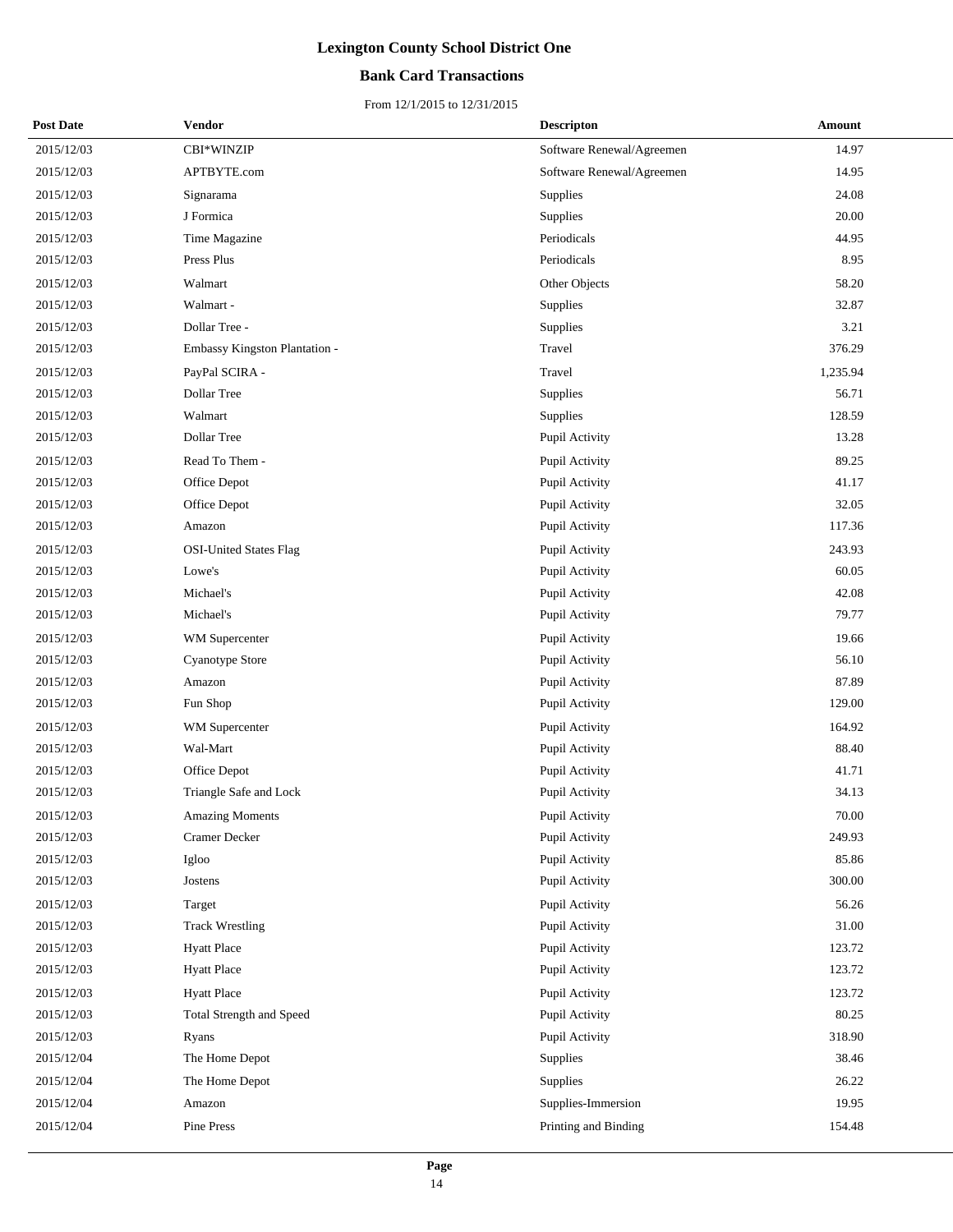## **Bank Card Transactions**

| <b>Post Date</b> | Vendor                     | <b>Descripton</b>          | Amount   |  |
|------------------|----------------------------|----------------------------|----------|--|
| 2015/12/04       | Office Depot               | Supplies                   | 138.50   |  |
| 2015/12/04       | Office Depot               | Supplies                   | 279.52   |  |
| 2015/12/04       | Vista Print                | Supplies                   | 256.23   |  |
| 2015/12/04       | Lowe's                     | Supplies                   | 10.49    |  |
| 2015/12/04       | his house                  | Supplies                   | 10.00    |  |
| 2015/12/04       | staples                    | Supplies                   | 58.92    |  |
| 2015/12/04       | amazon                     | Supplies                   | 112.80   |  |
| 2015/12/04       | Office Depot               | Supplies                   | 384.53   |  |
| 2015/12/04       | World Market               | Supplies                   | 101.34   |  |
| 2015/12/04       | HomeGoods                  | Supplies                   | 94.07    |  |
| 2015/12/04       | amazon                     | Supplies                   | 17.78    |  |
| 2015/12/04       | <b>Staples</b>             | Supplies                   | 55.59    |  |
| 2015/12/04       | Amazon                     | Supplies                   | 41.02    |  |
| 2015/12/04       | Walmart                    | Supplies                   | 95.06    |  |
| 2015/12/04       | Presentation Systems South | Supplies                   | 609.91   |  |
| 2015/12/04       | <b>USPS</b>                | Supplies                   | 294.00   |  |
| 2015/12/04       | Amazon                     | Supplies                   | 23.05    |  |
| 2015/12/04       | Amazon                     | Supplies                   | 352.95   |  |
| 2015/12/04       | <b>USPS</b>                | Supplies                   | 202.74   |  |
| 2015/12/04       | Office Depot               | Supplies                   | 483.55   |  |
| 2015/12/04       | American Air Lines         | Travel                     | 25.00    |  |
| 2015/12/04       | Marriott Hotel San Diego   | Travel                     | 1,020.90 |  |
| 2015/12/04       | Marriott Hotel San Diego   | Travel                     | 960.90   |  |
| 2015/12/04       | <b>United Airlines</b>     | Travel                     | 89.00    |  |
| 2015/12/04       | <b>United Airlines</b>     | Travel                     | 25.00    |  |
| 2015/12/04       | NCYI.org                   | Travel                     | 134.00   |  |
| 2015/12/04       | Office Depot               | Supplies                   | 36.34    |  |
| 2015/12/04       | <b>Staples</b>             | Supplies                   | 31.99    |  |
| 2015/12/04       | Lowe's                     | Supplies                   | 156.11   |  |
| 2015/12/04       | <b>Staples</b>             | Supplies                   | 44.92    |  |
| 2015/12/04       | Lowe's                     | Supplies                   | 53.82    |  |
| 2015/12/04       | Dollar General             | Supplies                   | 29.96    |  |
| 2015/12/04       | Pinestraw Place, LLC       | Supplies                   | 544.65   |  |
| 2015/12/04       | Wal-Greens                 | Supplies                   | 28.55    |  |
| 2015/12/04       | Wal-Mart                   | Supplies                   | 47.12    |  |
| 2015/12/04       | Cables & Connections       | Supplies                   | 30.06    |  |
| 2015/12/04       | Lowe's                     | Supplies                   | 62.15    |  |
| 2015/12/04       | Amazon.com                 | <b>Technology Supplies</b> | 71.02    |  |
| 2015/12/04       | Delta Air                  | Travel                     | 430.70   |  |
| 2015/12/04       | Delta Air                  | Travel                     | 430.70   |  |
| 2015/12/04       | Amazon                     | Supplies                   | 126.27   |  |
| 2015/12/04       | <b>JW</b> Pepper           | Supplies                   | 149.40   |  |
| 2015/12/04       | <b>JW</b> Pepper           | Supplies                   | 60.45    |  |
| 2015/12/04       | <b>JW</b> Pepper           | Supplies                   | 14.35    |  |
| 2015/12/04       | Lowe's                     | Supplies                   | 555.65   |  |
|                  |                            |                            |          |  |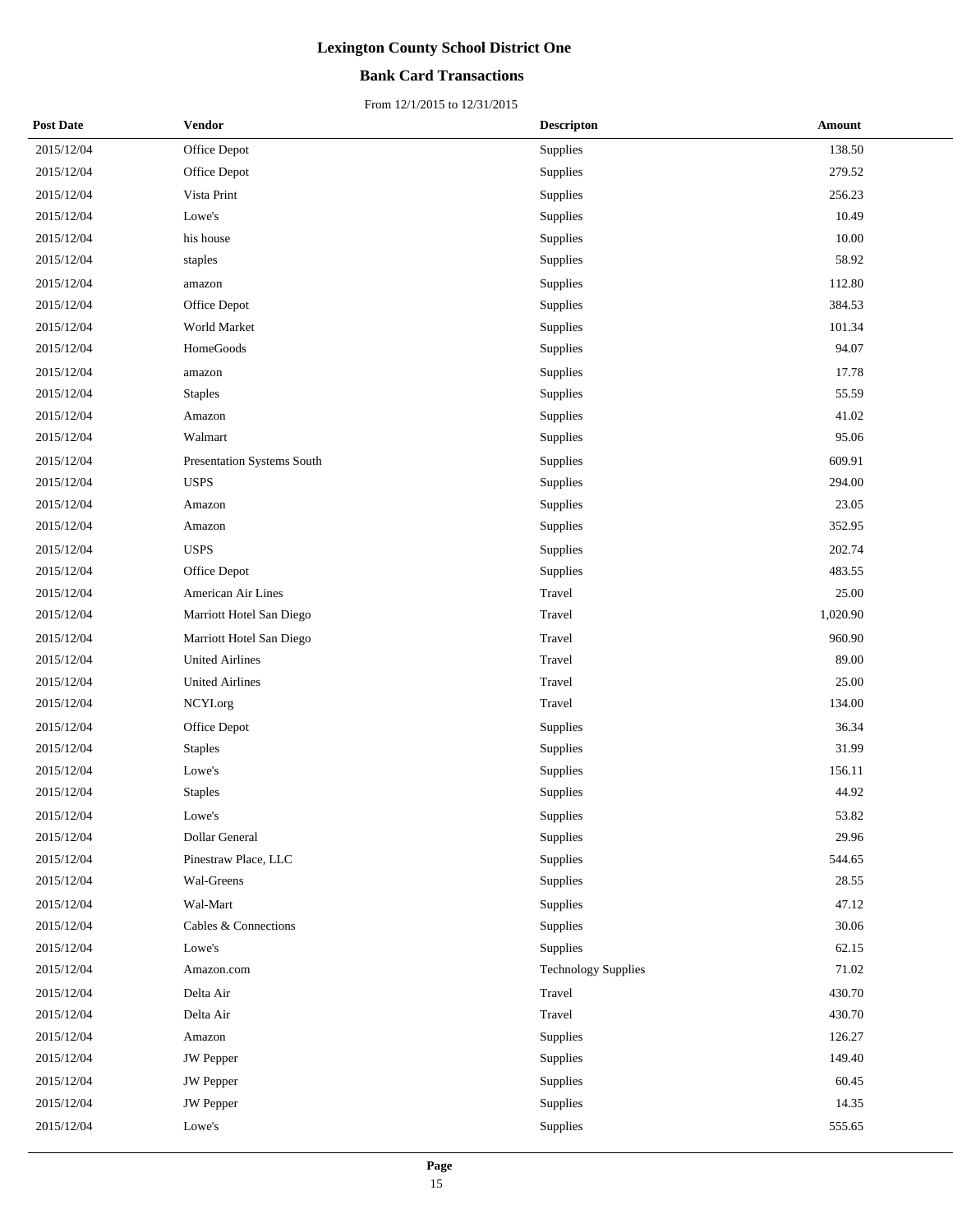## **Bank Card Transactions**

| <b>Post Date</b> | Vendor                         | <b>Descripton</b> | Amount |
|------------------|--------------------------------|-------------------|--------|
| 2015/12/04       | $\operatorname{NCYI}$          | Travel            | 99.00  |
| 2015/12/04       | $\operatorname{NCYI}$          | Travel            | 99.00  |
| 2015/12/04       | <b>NCYI</b>                    | Travel            | 99.00  |
| 2015/12/04       | <b>Family First</b>            | Supplies          | 40.00  |
| 2015/12/04       | Walmart                        | Supplies          | 110.16 |
| 2015/12/04       | The State Media Co.            | Periodicals       | 50.70  |
| 2015/12/04       | Embassy Kinston Plant          | Travel            | 232.00 |
| 2015/12/04       | United                         | Travel            | 168.10 |
| 2015/12/04       | AdvancED SC.org                | Travel            | 185.00 |
| 2015/12/04       | <b>Edgewater Grill</b>         | Travel            | 67.13  |
| 2015/12/04       | Marriott Hotel                 | Travel            | 744.72 |
| 2015/12/04       | Columbia Metro. Airport        | Travel            | 66.00  |
| 2015/12/04       | <b>Expeditionary Learning</b>  | Supplies          | 40.00  |
| 2015/12/04       | <b>Expeditionary Learning</b>  | Supplies          | 145.00 |
| 2015/12/04       | <b>EZ Transportation</b>       | Travel            | 16.00  |
| 2015/12/04       | 4 Star Transit                 | Travel            | 10.00  |
| 2015/12/04       | 4 Start Transit                | Travel            | 57.00  |
| 2015/12/04       | Holiday Inn Express            | Travel            | 177.49 |
| 2015/12/04       | Holiday Inn Express            | Travel            | 177.49 |
| 2015/12/04       | Holiday Inn Express            | Travel            | 177.49 |
| 2015/12/04       | Holiday Inn Express            | Travel            | 177.49 |
| 2015/12/04       | MARRIOTT MYRTLE BEACH SC       | Travel            | 101.59 |
| 2015/12/04       | SC ASSOC OF CPAS 803-791-4181  | Travel            | 340.00 |
| 2015/12/04       | HILTON HOTELS MYRTLE MYRTLE BE | Travel            | 270.76 |
| 2015/12/04       | HILTON HOTELS MYRTLE MYRTLE BE | Travel            | 250.86 |
| 2015/12/04       | HILTON HOTELS MYRTLE MYRTLE BE | Travel            | 125.43 |
| 2015/12/04       | HILTON HOTELS MYRTLE MYRTLE BE | Travel            | 439.56 |
| 2015/12/04       | BEST BUY 00014662 LEXINGTON SC | Supplies          | 13.90  |
| 2015/12/04       | OFFICE DEPOT #2196 LEXINGTON S | Supplies          | 78.08  |
| 2015/12/04       | A-Z Lawnmower Parts            | Supplies          | 14.30  |
| 2015/12/04       | Derrick's Service Center       | Supplies          | 96.00  |
| 2015/12/04       | Trotter Auto Parts LLC         | Supplies          | 36.55  |
| 2015/12/04       | LOWE'S                         | Supplies          | 363.53 |
| 2015/12/04       | speedway                       | Supplies          | 25.28  |
| 2015/12/04       | Barco                          | Supplies          | 194.87 |
| 2015/12/04       | Lowes                          | Supplies          | 15.82  |
| 2015/12/04       | Stop N Shop                    | Supplies          | 16.75  |
| 2015/12/04       | True Value of Lexington        | Supplies          | 94.59  |
| 2015/12/04       | <b>Murphy Express</b>          | Supplies          | 18.79  |
| 2015/12/04       | Lowe's                         | Supplies          | 46.55  |
| 2015/12/04       | Murphy Express                 | Supplies          | 68.14  |
| 2015/12/04       | Lowe's                         | Supplies          | 6.72   |
| 2015/12/04       | Sherwin-Williams               | Supplies          | 37.74  |
| 2015/12/04       | Lowe's                         | Supplies          | 56.43  |
| 2015/12/04       | Lowe's                         | Supplies          | 64.88  |
|                  |                                |                   |        |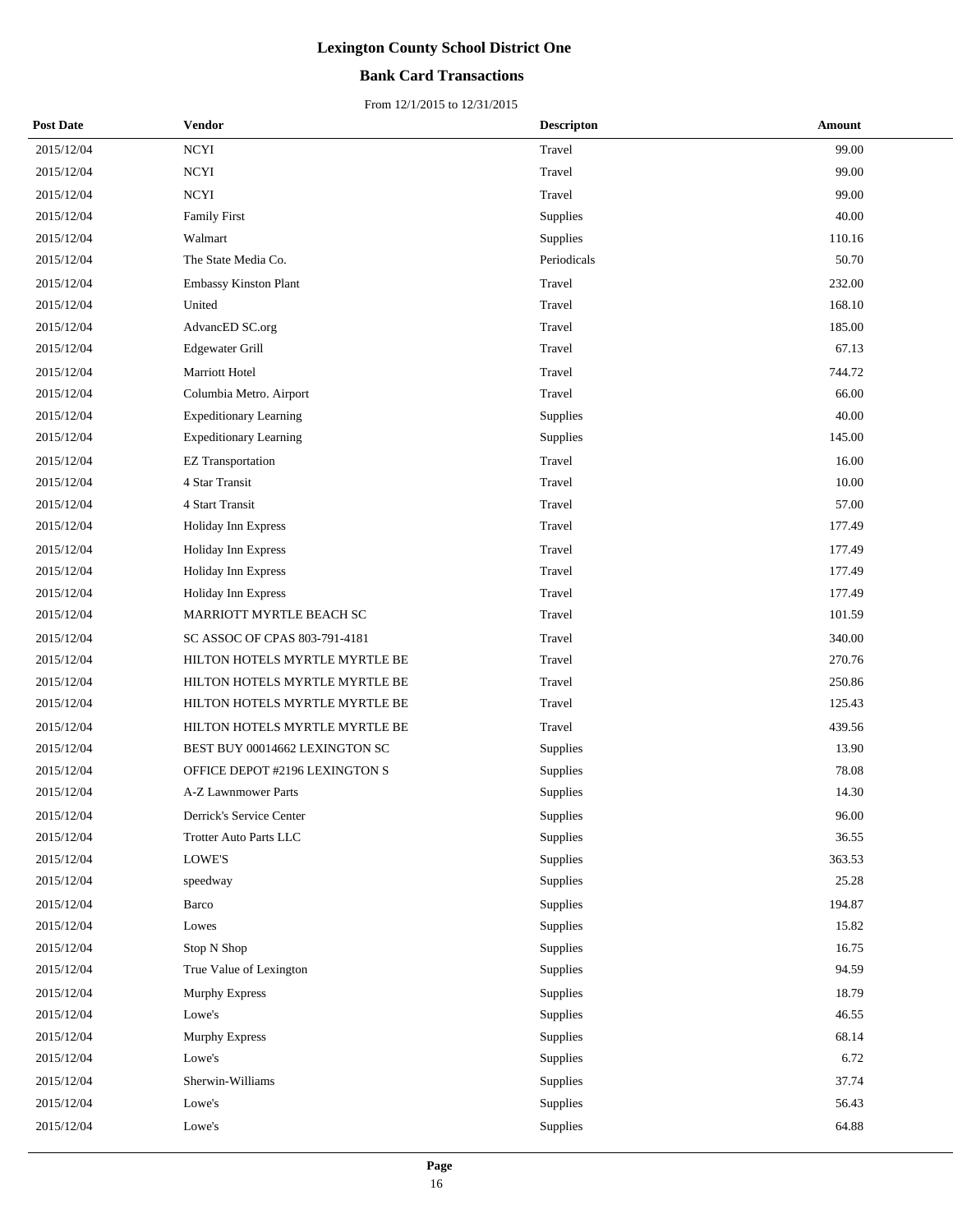## **Bank Card Transactions**

| <b>Post Date</b> | Vendor                      | <b>Descripton</b> | Amount |
|------------------|-----------------------------|-------------------|--------|
| 2015/12/04       | Wal-Mart                    | Supplies          | 3.52   |
| 2015/12/04       | Lowe's                      | Supplies          | 8.51   |
| 2015/12/04       | Amazon                      | Pupil Activity    | 85.12  |
| 2015/12/04       | mathcounts                  | Pupil Activity    | 240.00 |
| 2015/12/04       | JW Pepper                   | Pupil Activity    | 79.48  |
| 2015/12/04       | $_{\rm{CVS}}$               | Pupil Activity    | 35.27  |
| 2015/12/04       | Amazon                      | Pupil Activity    | 66.57  |
| 2015/12/04       | Party City                  | Pupil Activity    | 20.47  |
| 2015/12/04       | Theatrefolk                 | Pupil Activity    | 140.45 |
| 2015/12/04       | Dollar Tree Stores, Inc.    | Pupil Activity    | 49.68  |
| 2015/12/04       | Dollar General Stores, Inc. | Pupil Activity    | 7.56   |
| 2015/12/04       | Hobby Lobby                 | Pupil Activity    | 20.49  |
| 2015/12/04       | Pioneer Drama               | Pupil Activity    | 169.75 |
| 2015/12/04       | Goodwill                    | Pupil Activity    | 18.00  |
| 2015/12/04       | Target                      | Pupil Activity    | 54.66  |
| 2015/12/04       | Spirit Halloween            | Pupil Activity    | 103.44 |
| 2015/12/04       | Target                      | Pupil Activity    | 14.42  |
| 2015/12/04       | Walmart                     | Pupil Activity    | 52.80  |
| 2015/12/04       | Amazon                      | Pupil Activity    | 118.30 |
| 2015/12/04       | Amazon                      | Pupil Activity    | 26.46  |
| 2015/12/04       | Lowes                       | Pupil Activity    | 198.35 |
| 2015/12/04       | Walmart                     | Pupil Activity    | 83.05  |
| 2015/12/04       | Teachers pay teachers       | Pupil Activity    | 5.00   |
| 2015/12/04       | Wholesale Party Store       | Pupil Activity    | 890.26 |
| 2015/12/04       | Columbia Flag & Sign        | Pupil Activity    | 257.60 |
| 2015/12/04       | Pearson                     | Pupil Activity    | 97.74  |
| 2015/12/04       | Amazon                      | Pupil Activity    | 524.76 |
| 2015/12/04       | Walmart                     | Pupil Activity    | 14.47  |
| 2015/12/04       | Walmart                     | Pupil Activity    | 60.60  |
| 2015/12/04       | Hibbett                     | Pupil Activity    | 6.39   |
| 2015/12/04       | Flaghouse                   | Pupil Activity    | 51.95  |
| 2015/12/04       | Athletic Stuff              | Pupil Activity    | 47.91  |
| 2015/12/04       | <b>BSN</b> Sport Supply     | Pupil Activity    | 34.25  |
| 2015/12/04       | <b>BSN</b> Sports           | Pupil Activity    | 320.92 |
| 2015/12/04       | Lowes                       | Pupil Activity    | 62.95  |
| 2015/12/04       | Home Depot                  | Pupil Activity    | 20.66  |
| 2015/12/04       | <b>K'NEX</b> Industries     | Pupil Activity    | 275.00 |
| 2015/12/04       | Office Depot                | Pupil Activity    | 56.58  |
| 2015/12/04       | Lowes                       | Pupil Activity    | 139.52 |
| 2015/12/04       | Discount Dance              | Pupil Activity    | 189.98 |
| 2015/12/04       | Discount Dance Supply       | Pupil Activity    | 69.23  |
| 2015/12/04       | Discount Dance              | Pupil Activity    | 73.21  |
| 2015/12/04       | Weismann Designs            | Pupil Activity    | 409.57 |
| 2015/12/04       | Office Depot                | Pupil Activity    | 64.09  |
| 2015/12/04       | Amazon.com                  | Pupil Activity    | 241.95 |
|                  |                             |                   |        |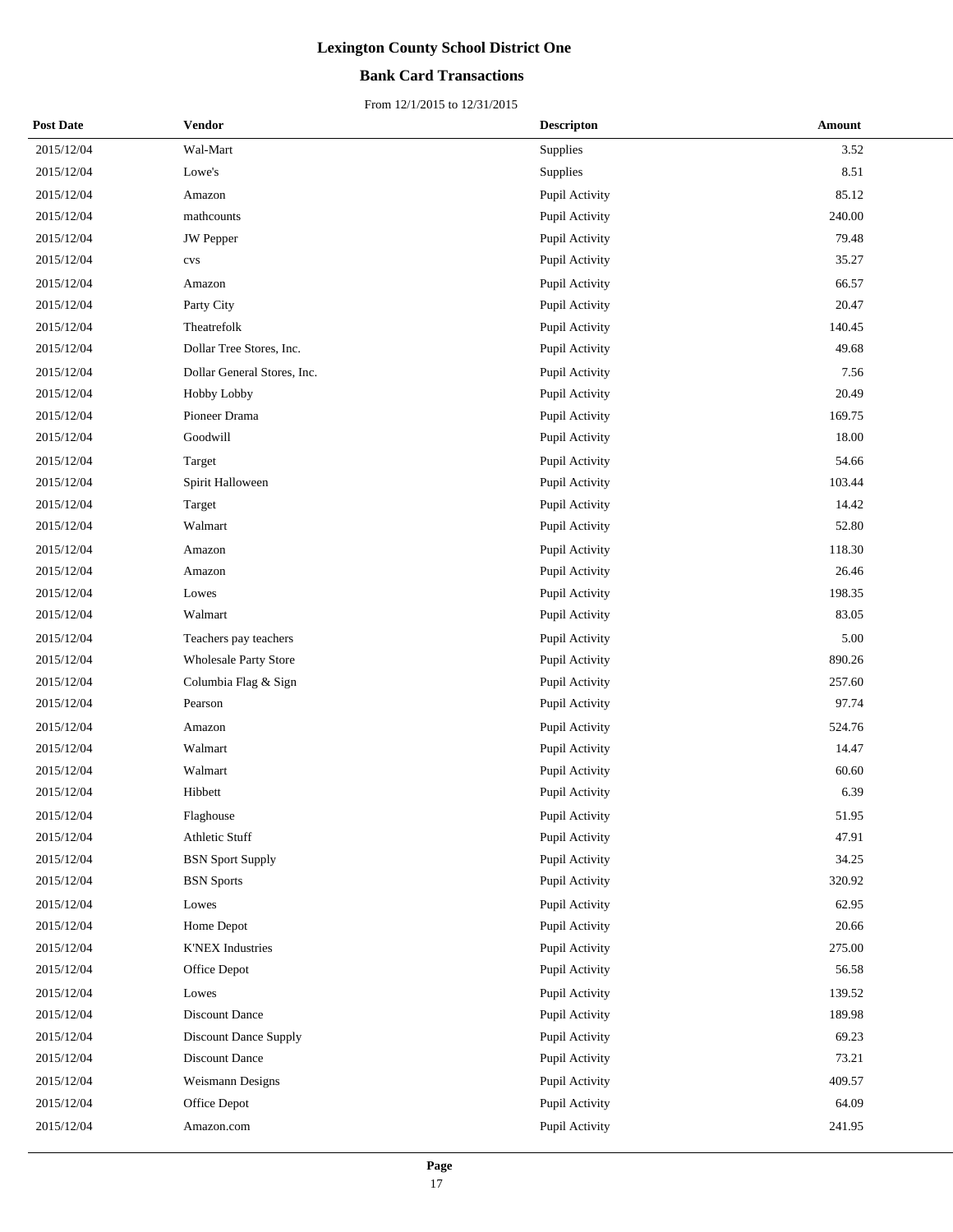## **Bank Card Transactions**

| <b>Post Date</b> | Vendor                             | <b>Descripton</b>    | Amount    |
|------------------|------------------------------------|----------------------|-----------|
| 2015/12/04       | Wal-Mart                           | Pupil Activity       | 235.86    |
| 2015/12/04       | Derrick's Service Center           | Pupil Activity       | 80.13     |
| 2015/12/04       | Publix                             | Pupil Activity       | 17.12     |
| 2015/12/04       | True Value of Lexington            | Pupil Activity       | 86.60     |
| 2015/12/04       | Home Depot                         | Pupil Activity       | 123.22    |
| 2015/12/04       | The Vernon Company                 | Pupil Activity       | 18.19     |
| 2015/12/04       | The Home Depot                     | Pupil Activity       | 51.32     |
| 2015/12/04       | Lowe's                             | Pupil Activity       | 228.08    |
| 2015/12/04       | <b>US Postal Service</b>           | Pupil Activity       | 19.99     |
| 2015/12/04       | amazon                             | Pupil Activity       | 29.92     |
| 2015/12/04       | Amazon                             | Supplies             | 10.00     |
| 2015/12/07       | Scholastic                         | Supplies             | 92.97     |
| 2015/12/07       | <b>StuShindigz Decorating</b>      | Supplies             | 329.77    |
| 2015/12/07       | Office Depot                       | Supplies             | 185.09    |
| 2015/12/07       | Cables and Connections             | Supplies             | 11.77     |
| 2015/12/07       | <b>DBC</b> Blick                   | Supplies             | 822.60    |
| 2015/12/07       | <b>DBC</b> Blick                   | Supplies             | 49.28     |
| 2015/12/07       | J.W. Pepper                        | Supplies             | 22.50     |
| 2015/12/07       | J.W. Pepper                        | Supplies             | 9.50      |
| 2015/12/07       | J.W. Pepper                        | Supplies             | 27.50     |
| 2015/12/07       | Amazon                             | Supplies             | 29.42     |
| 2015/12/07       | J.W. Pepper                        | Supplies             | 82.60     |
| 2015/12/07       | Office Depot                       | Supplies             | 257.82    |
| 2015/12/07       | Sheraton Dolphin Hotel             | Travel               | $-212.63$ |
| 2015/12/07       | Marriott San Diego Hotel           | Travel               | 744.72    |
| 2015/12/07       | Marriott San Diego Hotel           | Travel               | 744.72    |
| 2015/12/07       | Sheraton Dolphin Hotel             | Travel               | 212.63    |
| 2015/12/07       | Sheraton Dolphin Hotel             | Travel               | 850.52    |
| 2015/12/07       | Sheraton Dolphin Hotel             | Travel               | 850.52    |
| 2015/12/07       | Postal Express LLC                 | Travel               | 16.77     |
| 2015/12/07       | 123 Signup (NADSFL)                | Travel               | 140.00    |
| 2015/12/07       | <b>Embassy Kingston Plantation</b> | Travel               | 105.44    |
| 2015/12/07       | Litchfield Beach and Golf Reso     | Travel               | 77.26     |
| 2015/12/07       | <b>SCASA</b>                       | Travel               | 250.00    |
| 2015/12/07       | <b>Embassy Kingston</b>            | Travel               | $-105.44$ |
| 2015/12/07       | Learning Forward                   | Travel               | 99.00     |
| 2015/12/07       | Residence Inn by Marriot           | Travel               | 639.87    |
| 2015/12/07       | ACTFL AMRCN CNCL                   | Travel               | 225.00    |
| 2015/12/07       | Travelocity                        | Travel               | 382.20    |
| 2015/12/07       | Travelocity                        | Travel               | 27.00     |
| 2015/12/07       | Lexington Printing                 | Printing and Binding | 69.55     |
| 2015/12/07       | Amazon                             | Supplies             | 42.64     |
| 2015/12/07       | Amazon                             | Supplies             | 181.22    |
| 2015/12/07       | Office Depot                       | Supplies             | 12.83     |
| 2015/12/07       | Hobby Lobby                        | Supplies             | 8.28      |
|                  |                                    |                      |           |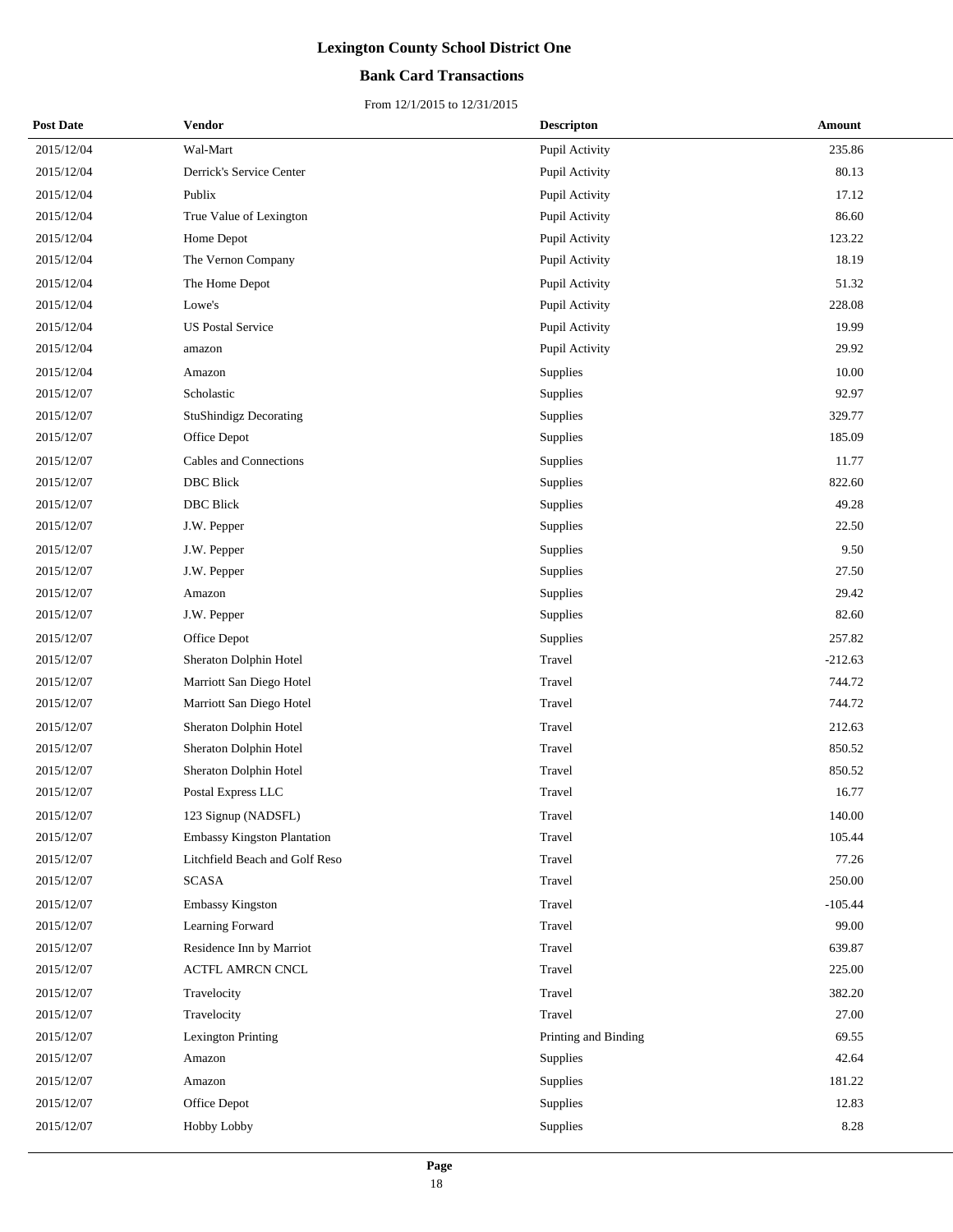## **Bank Card Transactions**

| <b>Post Date</b> | Vendor                                | <b>Descripton</b> | Amount    |
|------------------|---------------------------------------|-------------------|-----------|
| 2015/12/07       | Hobby Lobby                           | Supplies          | 26.62     |
| 2015/12/07       | Carolina Pottery                      | Supplies          | 60.90     |
| 2015/12/07       | Hobby Lobby                           | Supplies          | 21.35     |
| 2015/12/07       | Michaels                              | Supplies          | 121.68    |
| 2015/12/07       | Carolina Pottery                      | Supplies          | $-202.91$ |
| 2015/12/07       | Kohl's                                | Supplies          | $-5.35$   |
| 2015/12/07       | Amazon                                | Supplies          | 16.93     |
| 2015/12/07       | Office Depot                          | Supplies          | 136.36    |
| 2015/12/07       | Carolina Pottery                      | Supplies          | 344.13    |
| 2015/12/07       | The Home Depot                        | Supplies          | 21.38     |
| 2015/12/07       | Walmart                               | Supplies          | 95.49     |
| 2015/12/07       | Carolina Pottery                      | Supplies          | 70.47     |
| 2015/12/07       | Office Depot                          | Supplies          | 139.90    |
| 2015/12/07       | Office Depot                          | Supplies          | 19.24     |
| 2015/12/07       | Office Depot                          | Supplies          | 622.96    |
| 2015/12/07       | Ink Technologies                      | Supplies          | 151.20    |
| 2015/12/07       | DMI (Dell)                            | Supplies          | 85.56     |
| 2015/12/07       | Sam's Club                            | Supplies          | 41.58     |
| 2015/12/07       | <b>AERA</b> (American Educational Res | Dues and Fees     | 180.00    |
| 2015/12/07       | <b>AERA</b> (American Educational Res | Dues and Fees     | 180.00    |
| 2015/12/07       | Bi Lo                                 | Other Objects     | 45.82     |
| 2015/12/07       | Chick-Fil-A                           | Other Objects     | 156.07    |
| 2015/12/07       | <b>CVS Pharmacy</b>                   | Other Objects     | 12.00     |
| 2015/12/07       | <b>CVS Pharmacy</b>                   | Other Objects     | 12.00     |
| 2015/12/07       | <b>CVS</b> Pharmacy                   | Other Objects     | 12.00     |
| 2015/12/07       | CVS Pharmacy                          | Other Objects     | 12.00     |
| 2015/12/07       | Publix                                | Other Objects     | 50.52     |
| 2015/12/07       | Discount Credit Card                  | Supplies          | 36.36     |
| 2015/12/07       | <b>Educational Wonderland</b>         | Supplies          | 41.17     |
| 2015/12/07       | <b>Sage Productions</b>               | Supplies          | 90.30     |
| 2015/12/07       | WWWNewegg.com                         | Supplies          | 20.90     |
| 2015/12/07       | Marriott Myrtle Beach SC              | Travel            | 99.68     |
| 2015/12/07       | MARRIOTT MYRTLE BEACH SC              | Travel            | 267.90    |
| 2015/12/07       | MARRIOTT MYRTLE BEACH SC              | Travel            | 267.90    |
| 2015/12/07       | SOUTH CAROLINA ASSOCIATIO 803-        | Travel            | 40.00     |
| 2015/12/07       | SOUTH CAROLINA ASSOCIATIO 803-        | Travel            | 40.00     |
| 2015/12/07       | SOUTH CAROLINA ASSOCIATIO 803-        | Travel            | 40.00     |
| 2015/12/07       | SOUTH CAROLINA ASSOCIATIO 803-        | Travel            | 40.00     |
| 2015/12/07       | SOUTH CAROLINA ASOCIATIO 803-7        | Travel            | 40.00     |
| 2015/12/07       | SOUTH CAROLINA ASSOCIATIO 803-        | Travel            | 40.00     |
| 2015/12/07       | SOUTH CAROLINA ASSOCIATIO 803-        | Travel            | 40.00     |
| 2015/12/07       | <b>CREDIT VOUCHER</b>                 | Travel            | $-94.35$  |
| 2015/12/07       | SOUTH CAROLINA ASSOCIATIO 803-        | Travel            | 40.00     |
| 2015/12/07       | Walker Hardware                       | Supplies          | 19.89     |
| 2015/12/07       | Kirklands                             | Supplies          | 26.95     |
|                  |                                       |                   |           |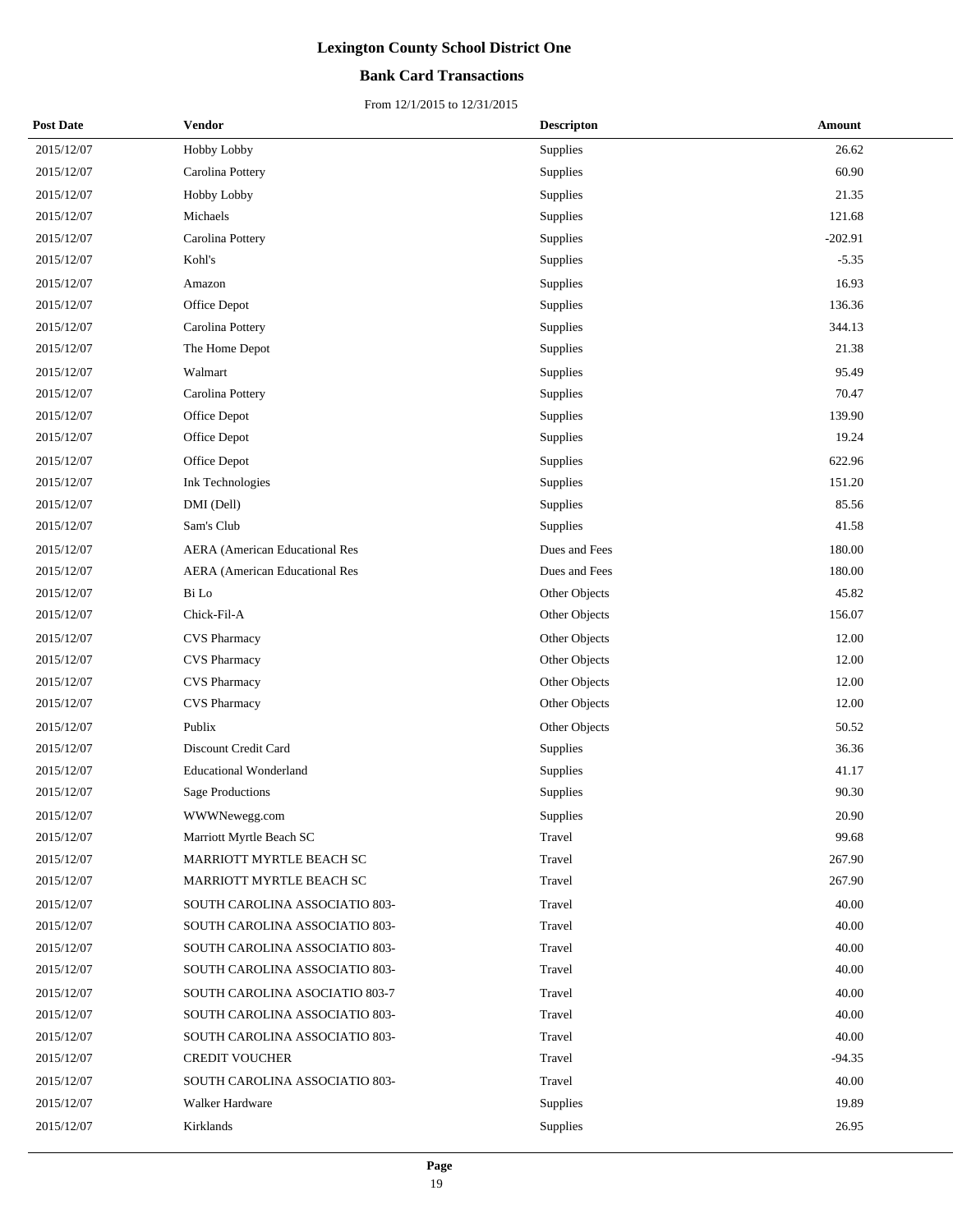## **Bank Card Transactions**

| <b>Post Date</b> | Vendor                      | <b>Descripton</b> | Amount   |
|------------------|-----------------------------|-------------------|----------|
| 2015/12/07       | Hobby Lobby                 | Supplies          | 67.34    |
| 2015/12/07       | Hobby Lobby                 | Supplies          | 49.84    |
| 2015/12/07       | Hobby Lobby                 | Supplies          | 38.51    |
| 2015/12/07       | Walmart                     | Supplies          | 7.94     |
| 2015/12/07       | Smoak House                 | Supplies          | 68.22    |
| 2015/12/07       | Dollar Tree                 | Supplies          | 7.49     |
| 2015/12/07       | T.J. Maxx                   | Supplies          | 8.54     |
| 2015/12/07       | Office Depot                | Supplies          | 106.96   |
| 2015/12/07       | Office Depot                | Supplies          | 84.35    |
| 2015/12/07       | Channing Bete Co            | Supplies          | 33.83    |
| 2015/12/07       | Kohl's                      | Supplies          | 128.40   |
| 2015/12/07       | Publix                      | Other Objects     | 37.36    |
| 2015/12/07       | Embassy Kingston Plantation | Travel            | 709.26   |
| 2015/12/07       | Embassy Kingston Plantation | Travel            | 714.21   |
| 2015/12/07       | Oriental Trading            | Supplies          | 134.92   |
| 2015/12/07       | Domino's                    | Other Objects     | 299.74   |
| 2015/12/07       | Advance Org                 | Travel            | 185.00   |
| 2015/12/07       | <b>USC EMall</b>            | Travel            | 255.00   |
| 2015/12/07       | <b>Sage Publications</b>    | Supplies          | 90.74    |
| 2015/12/07       | Office Depot                | Supplies          | 174.40   |
| 2015/12/07       | Amazon                      | Supplies          | 149.79   |
| 2015/12/07       | Amazon                      | Supplies          | 97.80    |
| 2015/12/07       | Amazon                      | Supplies          | 162.84   |
| 2015/12/07       | Amazon                      | Supplies          | 25.89    |
| 2015/12/07       | Amazon                      | Supplies          | 45.44    |
| 2015/12/07       | Amazon                      | Supplies          | 26.11    |
| 2015/12/07       | Amazon                      | Supplies          | 116.54   |
| 2015/12/07       | Learning Forward            | Supplies          | 40.50    |
| 2015/12/07       | Office Depot                | Supplies          | 193.11   |
| 2015/12/07       | Office Depot                | Supplies          | 207.23   |
| 2015/12/07       | Office Depot                | Supplies          | 250.36   |
| 2015/12/07       | Sheraton Hotel              | Travel            | 516.84   |
| 2015/12/07       | Lowes                       | Supplies          | 5.32     |
| 2015/12/07       | Triangle Safe and Lock      | Supplies          | 8.56     |
| 2015/12/07       | Triangle Safe and Lock      | Supplies          | 158.36   |
| 2015/12/07       | Johnstone Supply            | Supplies          | 76.85    |
| 2015/12/07       | Lowes                       | Supplies          | 4.69     |
| 2015/12/07       | <b>Advance Auto Parts</b>   | Supplies          | 27.81    |
| 2015/12/07       | AT&T                        | Supplies          | 16.05    |
| 2015/12/07       | Pro Kitchen                 | Supplies          | 445.12   |
| 2015/12/07       | The Webstaurant Store       | Supplies          | 25.35    |
| 2015/12/07       | Rufus Ornduff               | Supplies          | 154.77   |
| 2015/12/07       | Electric Control and Supply | Supplies          | 136.96   |
| 2015/12/07       | The Webstaurant Store       | Supplies          | 25.35    |
| 2015/12/07       | CC Dickson                  | Supplies          | $7.00\,$ |
|                  |                             |                   |          |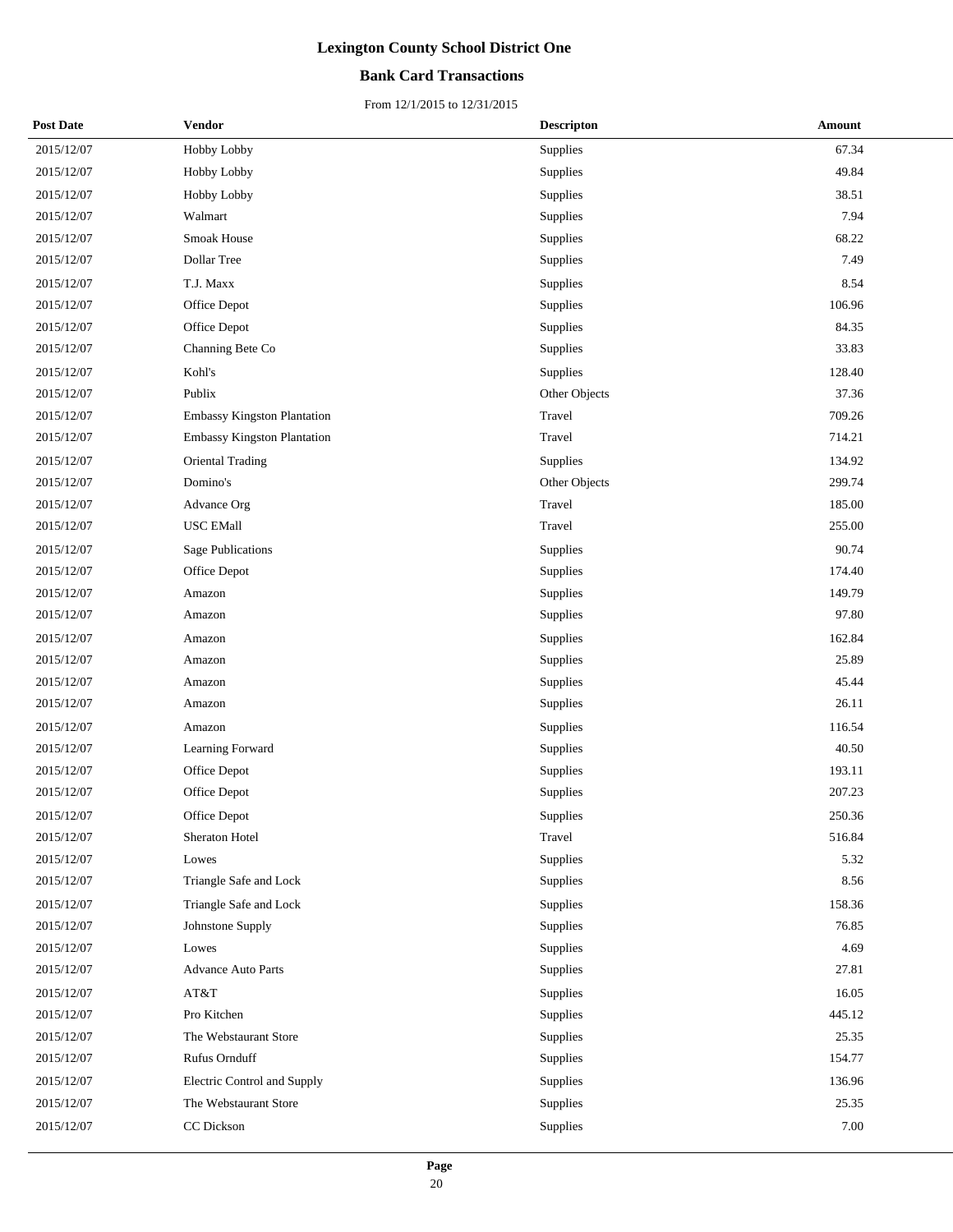### **Bank Card Transactions**

| <b>Post Date</b> | Vendor                  | <b>Descripton</b>       | Amount |
|------------------|-------------------------|-------------------------|--------|
| 2015/12/07       | Dewey's Service Company | Repairs and Maintenance | 400.00 |
| 2015/12/07       | The Webstaurant Store   | Supplies                | 25.35  |
| 2015/12/07       | Ferguson                | Supplies                | 64.77  |
| 2015/12/07       | Whaley Parts and Supply | Supplies                | 392.76 |
| 2015/12/07       | The Webstaurant Store   | Supplies                | 25.35  |
| 2015/12/07       | The Webstaurant Store   | Supplies                | 25.35  |
| 2015/12/07       | The Webstaurant Store   | Supplies                | 25.35  |
| 2015/12/07       | The Webstaurant Store   | Supplies                | 25.35  |
| 2015/12/07       | The Webstaurant Store   | Supplies                | 25.35  |
| 2015/12/07       | Whaley Parts and Supply | Supplies                | 58.77  |
| 2015/12/07       | Lowes                   | Supplies                | 46.67  |
| 2015/12/07       | The Webstaurant Store   | Supplies                | 25.35  |
| 2015/12/07       | General Sales Company   | Supplies                | 71.28  |
| 2015/12/07       | The Webstaurant Store   | Supplies                | 25.35  |
| 2015/12/07       | The Webstaurant Store   | Supplies                | 25.35  |
| 2015/12/07       | Whaley Parts and Supply | Supplies                | 61.17  |
| 2015/12/07       | Whaley Parts and Supply | Supplies                | 69.55  |
| 2015/12/07       | The Webstaurant Store   | Supplies                | 25.35  |
| 2015/12/07       | The Webstaurant Store   | Supplies                | 25.35  |
| 2015/12/07       | Dewey's Service Company | Repairs and Maintenance | 209.00 |
| 2015/12/07       | Ace Glass               | Repairs and Maintenance | 20.00  |
| 2015/12/07       | Lowes                   | Supplies                | 47.40  |
| 2015/12/07       | Whaley Parts and Supply | Supplies                | 33.51  |
| 2015/12/07       | The Webstaurant Store   | Supplies                | 25.35  |
| 2015/12/07       | Dewey's Service Company | Supplies                | 75.60  |
| 2015/12/07       | Lowes                   | Supplies                | 20.58  |
| 2015/12/07       | The Webstaurant Store   | Supplies                | 25.35  |
| 2015/12/07       | The Webstaurant Store   | Supplies                | 25.35  |
| 2015/12/07       | WW Grainger             | Supplies                | 12.02  |
| 2015/12/07       | The Webstaurant Store   | Supplies                | 25.35  |
| 2015/12/07       | The Webstaurant Store   | Supplies                | 25.35  |
| 2015/12/07       | The Webstaurant Store   | Supplies                | 25.35  |
| 2015/12/07       | CC Dickson              | Supplies                | 70.34  |
| 2015/12/07       | The Webstaurant Store   | Supplies                | 25.35  |
| 2015/12/07       | The Webstaurant Store   | Supplies                | 25.35  |
| 2015/12/07       | The Webstaurant Store   | Supplies                | 25.35  |
| 2015/12/07       | Whaley Parts and Supply | Supplies                | 48.15  |
| 2015/12/07       | Pro Kitchen Online      | Supplies                | 611.87 |
| 2015/12/07       | The Webstaurant Store   | Supplies                | 25.35  |
| 2015/12/07       | Whaley Parts and Supply | Supplies                | 32.10  |
| 2015/12/07       | The Webstaurant Store   | Supplies                | 25.35  |
| 2015/12/07       | Whaley Parts and Supply | Supplies                | 64.20  |
| 2015/12/07       | The Webstaurant Store   | Supplies                | 25.35  |
| 2015/12/07       | Whaley Parts and Supply | Supplies                | 324.46 |
| 2015/12/07       | Whaley Parts and Supply | Supplies                | 305.72 |
|                  |                         |                         |        |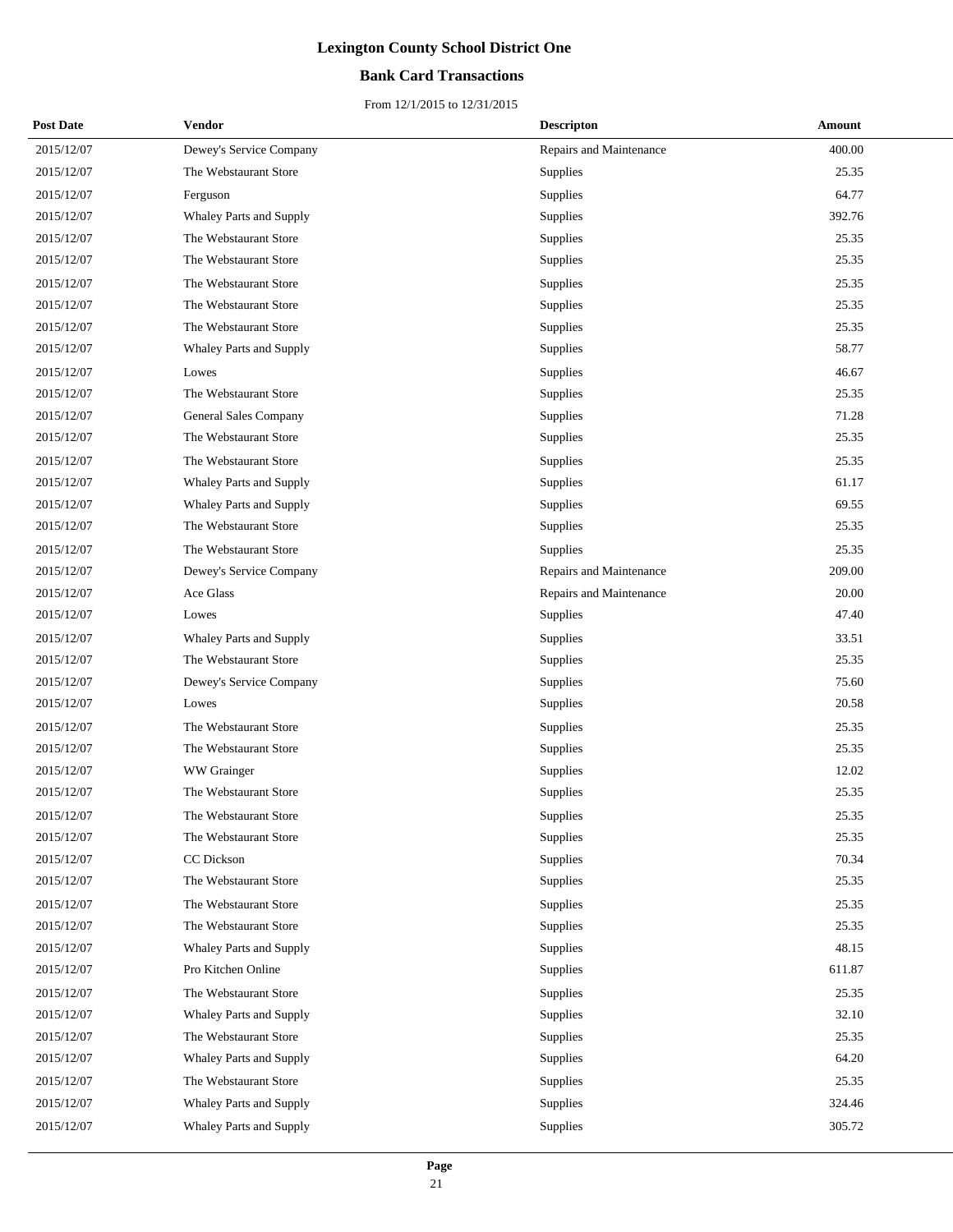## **Bank Card Transactions**

| <b>Post Date</b> | Vendor                  | <b>Descripton</b>    | Amount |
|------------------|-------------------------|----------------------|--------|
| 2015/12/07       | Whaley Parts and Supply | Supplies             | 84.22  |
| 2015/12/07       | The Webstaurant Store   | Supplies             | 25.35  |
| 2015/12/07       | Lowes                   | Supplies             | 33.49  |
| 2015/12/07       | Whaley Parts and Supply | Supplies             | 133.22 |
| 2015/12/07       | City Electric           | Supplies             | 4.01   |
| 2015/12/07       | The Webstaurant Store   | Supplies             | 25.35  |
| 2015/12/07       | Lowes                   | Supplies             | 20.26  |
| 2015/12/07       | Whaley Parts and Supply | Supplies             | 124.12 |
| 2015/12/07       | The Webstaurant Store   | Supplies             | 25.35  |
| 2015/12/07       | Ace Glass               | Supplies             | 83.21  |
| 2015/12/07       | The Webstaurant Store   | Supplies             | 25.35  |
| 2015/12/07       | The Webstaurant Store   | Supplies             | 25.35  |
| 2015/12/07       | <b>Homewood Suites</b>  | Travel               | 678.42 |
| 2015/12/07       | Sticker Mull            | Supplies             | 120.00 |
| 2015/12/08       | Late Fee                | Supplies             | 35.00  |
| 2015/12/08       | Finance Charge          | Supplies             | 17.98  |
| 2015/12/08       | <b>Batteries Plus</b>   | Supplies-Maintenace  | 104.43 |
| 2015/12/08       | OFFICE DEPOT            | Supplies             | 204.01 |
| 2015/12/08       | OFFICE DEPOT            | Supplies             | 77.00  |
| 2015/12/09       | Amazon.com              | Supplies             | 12.34  |
| 2015/12/09       | Walmart                 | Supplies             | 60.38  |
| 2015/12/09       | Amazon.com              | Supplies             | 39.99  |
| 2015/12/09       | Amazon.com              | Supplies             | 6.99   |
| 2015/12/09       | Office Depot            | Supplies             | 181.29 |
| 2015/12/09       | Amazon.com              | Supplies             | 85.15  |
| 2015/12/09       | Eventwristbands.com     | Supplies             | 103.67 |
| 2015/12/09       | Walmart                 | Supplies             | 120.47 |
| 2015/12/09       | Walmart                 | Supplies             | 32.78  |
| 2015/12/09       | Amazon.com              | Supplies             | 93.09  |
| 2015/12/09       | Amazon.com              | Supplies             | 75.55  |
| 2015/12/09       | Guitar Center           | Supplies             | 427.99 |
| 2015/12/09       | Amazon.com              | Supplies             | 502.80 |
| 2015/12/09       | Amazon.com              | <b>Library Books</b> | 40.05  |
| 2015/12/09       | Lowe's                  | Supplies             | 37.31  |
| 2015/12/09       | Wal Mart                | Supplies             | 2.78   |
| 2015/12/09       | Amazon                  | Supplies             | 9.97   |
| 2015/12/09       | Lowe's                  | Supplies             | 137.33 |
| 2015/12/09       | Lowe's                  | Supplies             | 37.36  |
| 2015/12/09       | <b>Staples</b>          | Supplies             | 252.48 |
| 2015/12/09       | Petsmart                | Supplies             | 118.13 |
| 2015/12/09       | Amazon                  | Supplies             | 68.64  |
| 2015/12/09       | Amazon                  | Supplies             | 65.20  |
| 2015/12/09       | Dollar Tree             | Supplies             | 16.05  |
| 2015/12/09       | Amazon                  | Supplies             | 7.95   |
| 2015/12/09       | Amazon                  | Supplies             | 232.34 |
|                  |                         |                      |        |